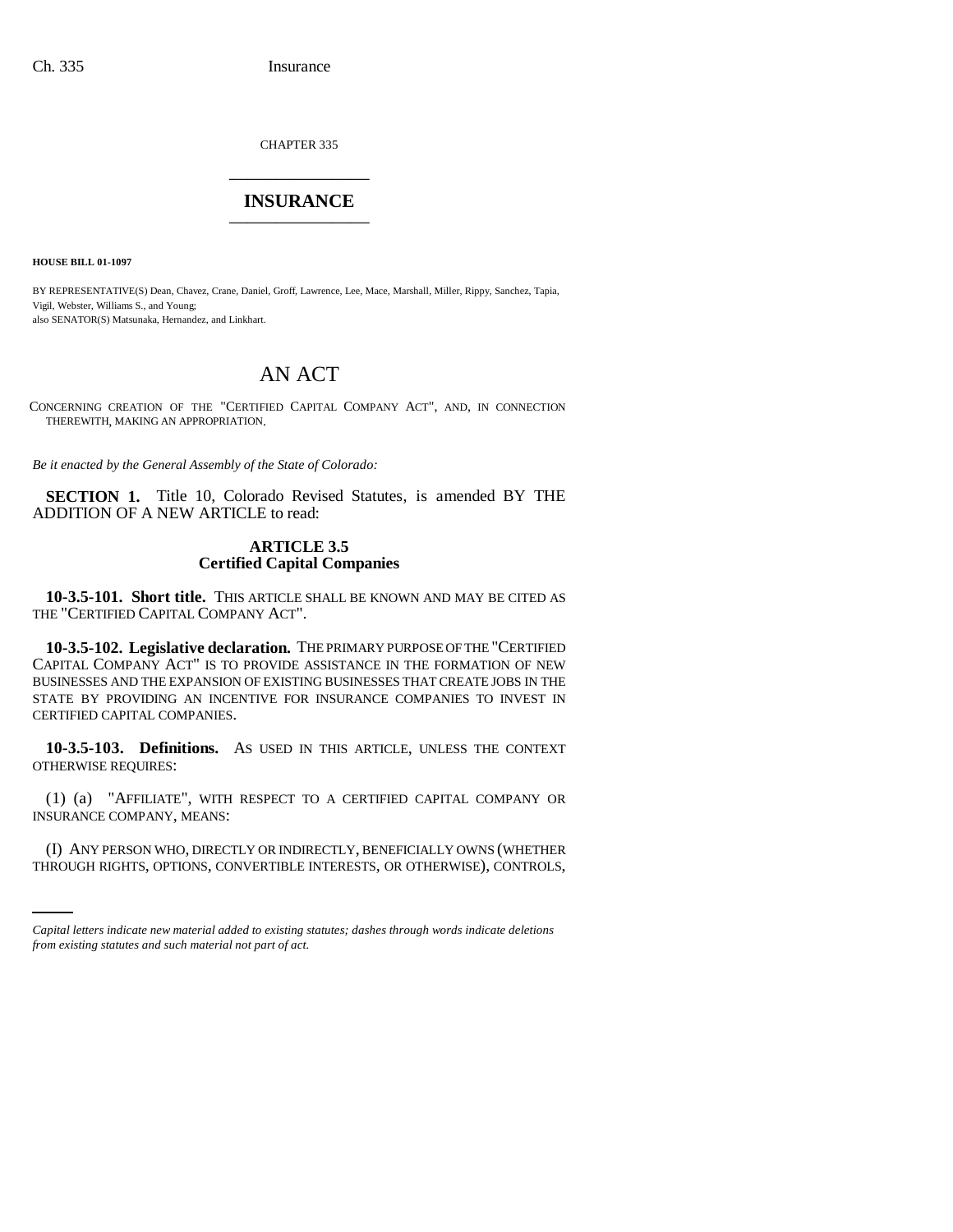OR HOLDS POWER TO VOTE FIFTEEN PERCENT OR MORE OF THE OUTSTANDING VOTING SECURITIES OR OTHER VOTING OWNERSHIP INTERESTS OF THE CERTIFIED CAPITAL COMPANY OR INSURANCE COMPANY, AS APPLICABLE;

(II) ANY PERSON, FIFTEEN PERCENT OR MORE OF WHOSE OUTSTANDING VOTING SECURITIES OR OTHER VOTING OWNERSHIP INTERESTS ARE DIRECTLY OR INDIRECTLY BENEFICIALLY OWNED (WHETHER THROUGH RIGHTS, OPTIONS, CONVERTIBLE INTERESTS, OR OTHERWISE), CONTROLLED, OR HELD WITH POWER TO VOTE BY THE CERTIFIED CAPITAL COMPANY OR INSURANCE COMPANY, AS APPLICABLE;

(III) ANY PERSON WHO, DIRECTLY OR INDIRECTLY, CONTROLS, IS CONTROLLED BY, OR IS UNDER COMMON CONTROL WITH THE CERTIFIED CAPITAL COMPANY OR INSURANCE COMPANY, AS APPLICABLE;

(IV) A PARTNERSHIP IN WHICH THE CERTIFIED CAPITAL COMPANY OR INSURANCE COMPANY, AS APPLICABLE, IS A GENERAL PARTNER; OR

(V) ANY PERSON WHO IS AN OFFICER, DIRECTOR, EMPLOYEE, OR AGENT OF THE CERTIFIED CAPITAL COMPANY OR INSURANCE COMPANY, AS APPLICABLE, OR AN IMMEDIATE FAMILY MEMBER OF SUCH OFFICER, DIRECTOR, EMPLOYEE, OR AGENT.

(b) NOTWITHSTANDING PARAGRAPH (a) OF THIS SUBSECTION (1), AN INVESTMENT BY A CERTIFIED INVESTOR IN A CERTIFIED CAPITAL COMPANY PURSUANT TO AN ALLOCATION OF PREMIUM TAX CREDITS IN ACCORDANCE WITH SECTION 10-3.5-106 SHALL NOT CAUSE SUCH CERTIFIED CAPITAL COMPANY TO BECOME AN AFFILIATE OF SUCH CERTIFIED INVESTOR.

(2) "ALLOCATION DATE" MEANS THE DATE ON WHICH THE OFFICE ALLOCATES PREMIUM TAX CREDITS TO THE CERTIFIED INVESTORS OF A CERTIFIED CAPITAL COMPANY.

(3) "CERTIFIED CAPITAL" MEANS AN AMOUNT OF CASH THAT:

(a) IS INVESTED BY A CERTIFIED INVESTOR IN A CERTIFIED CAPITAL COMPANY; AND

(b) FULLY FUNDS THE PURCHASE PRICE OF EITHER OR BOTH THE CERTIFIED INVESTOR'S EQUITY INTEREST IN THE CERTIFIED CAPITAL COMPANY OR A QUALIFIED DEBT INSTRUMENT ISSUED BY THE CERTIFIED CAPITAL COMPANY.

(4) "CERTIFIED CAPITAL COMPANY" MEANS A PARTNERSHIP, CORPORATION, TRUST, OR LIMITED LIABILITY COMPANY, ORGANIZED ON A FOR-PROFIT BASIS, THAT HAS ITS PRINCIPAL OFFICE LOCATED OR IS HEADQUARTERED IN COLORADO, THAT HAS AS ITS PRIMARY BUSINESS ACTIVITY THE INVESTMENT OF CASH IN QUALIFIED BUSINESSES OR QUALIFIED RURAL BUSINESSES, AND THAT IS CERTIFIED BY THE OFFICE AS MEETING THE CRITERIA OF THIS ARTICLE.

(5) "CERTIFIED INVESTOR" MEANS ANY INSURANCE COMPANY THAT CONTRIBUTES CERTIFIED CAPITAL PURSUANT TO AN ALLOCATION OF PREMIUM TAX CREDITS AS SET FORTH IN SECTION 10-3.5-106.

(6) "DESIGNATED RURAL COUNTY" MEANS ANY COUNTY, BUT NOT ANY CITY AND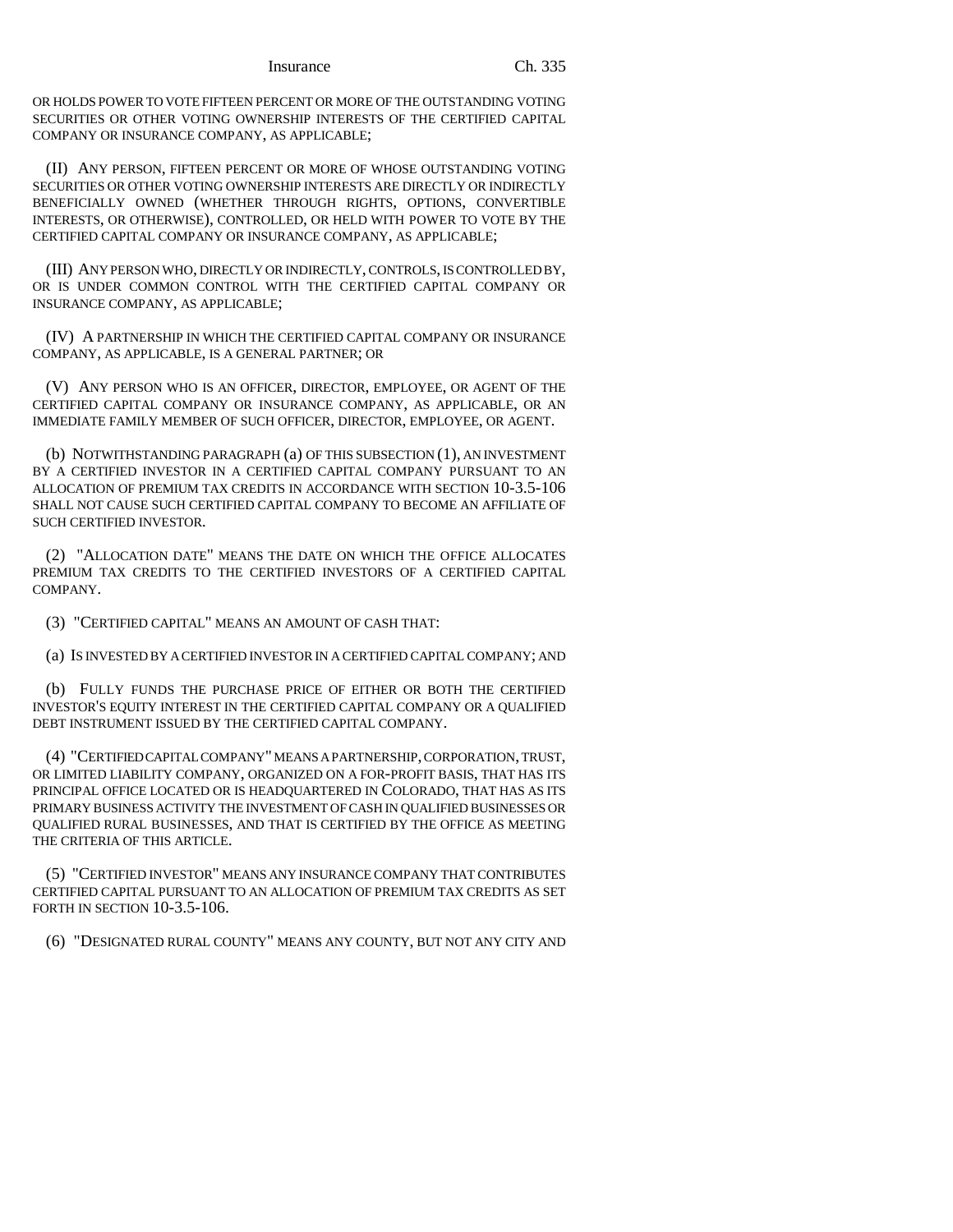COUNTY, IN THIS STATE THAT, AS OF THE EFFECTIVE DATE OF THIS ARTICLE, HAS A POPULATION OF NOT MORE THAN ONE HUNDRED FIFTY THOUSAND PEOPLE AND, IF THE COUNTY'S POPULATION EXCEEDS TWENTY THOUSAND PEOPLE, THAT HAS A GROWTH RATE THAT DOES NOT EXCEED THE STATEWIDE AVERAGE FOR THE PERIOD 1990-2000 BY MORE THAN TWENTY-FIVE PERCENT AS DEFINED IN THE TWO MOST RECENT DECENNIAL CENSUSES.

(7) "DISTRESSED URBAN COMMUNITY" MEANS ANY COUNTY OR PORTION OF A COUNTY IN THIS STATE AS DEFINED BY THE OFFICE.

(8) "OFFICE" MEANS THE COLORADO OFFICE OF ECONOMIC DEVELOPMENT, CREATED IN SECTION 24-48.5-101, C.R.S.

(9) "PERSON" MEANS ANY NATURAL PERSON OR ENTITY, INCLUDING WITHOUT LIMITATION A CORPORATION, GENERAL OR LIMITED PARTNERSHIP, TRUST, OR LIMITED LIABILITY COMPANY.

(10) "PREMIUM TAX CREDIT ALLOCATION CLAIM" MEANS A CLAIM FOR ALLOCATION OF PREMIUM TAX CREDITS PREPARED AND EXECUTED BY A CERTIFIED INVESTOR ON A FORM PROVIDED BY THE OFFICE AND FILED BY A CERTIFIED CAPITAL COMPANY WITH THE OFFICE. THE FORM SHALL INDICATE WHETHER THE PREMIUM TAX CREDIT ALLOCATION CLAIM IS FOR AN ALLOCATION OF PREMIUM TAX CREDITS PURSUANT TO SECTION 10-3.5-106 (2) (a) (I), (2) (a) (II), (2) (b) (I), OR (2) (b) (II), AND SHALL INCLUDE AN AFFIDAVIT OF THE CERTIFIED INVESTOR PURSUANT TO WHICH SUCH CERTIFIED INVESTOR SHALL BECOME LEGALLY BOUND AND IRREVOCABLY COMMITTED TO MAKE AN INVESTMENT OF CERTIFIED CAPITAL IN A CERTIFIED CAPITAL COMPANY IN THE AMOUNT ALLOCATED, EVEN IF SUCH AMOUNT IS LESS THAN THE AMOUNT OF THE CLAIM, SUBJECT ONLY TO THE RECEIPT OF AN ALLOCATION PURSUANT TO SECTION 10-3.5-106.

(11) "QUALIFIED BUSINESS" MEANS A BUSINESS THAT MEETS ALL OF THE FOLLOWING CONDITIONS AS OF THE TIME OF A CERTIFIED CAPITAL COMPANY'S FIRST INVESTMENT IN THE BUSINESS:

(a) IT IS HEADQUARTERED IN THIS STATE, AND ITS PRINCIPAL BUSINESS OPERATIONS ARE LOCATED IN THIS STATE;

(b) IT IS A SMALL BUSINESS CONCERN AS DESCRIBED IN THE SMALL BUSINESS SIZE REGULATIONS OF THE UNITED STATES SMALL BUSINESS ADMINISTRATION, 13 CFR 121.201; AND

(c) IT IS NOT A BUSINESS PREDOMINANTLY ENGAGED IN PROFESSIONAL SERVICES PROVIDED BY ACCOUNTANTS OR LAWYERS.

(12) "QUALIFIED DEBT INSTRUMENT" MEANS A DEBT INSTRUMENT ISSUED BY A CERTIFIED CAPITAL COMPANY, AT PAR VALUE OR A PREMIUM, WITH AN ORIGINAL MATURITY DATE OF AT LEAST FIVE YEARS AFTER THE DATE OF ISSUANCE, A REPAYMENT SCHEDULE THAT IS NO FASTER THAN A LEVEL PRINCIPAL AMORTIZATION OVER FIVE YEARS, AND INTEREST, DISTRIBUTION, OR PAYMENT FEATURES THAT ARE NOT RELATED TO THE PROFITABILITY OF THE CERTIFIED CAPITAL COMPANY OR THE PERFORMANCE OF THE CERTIFIED CAPITAL COMPANY'S INVESTMENT PORTFOLIO.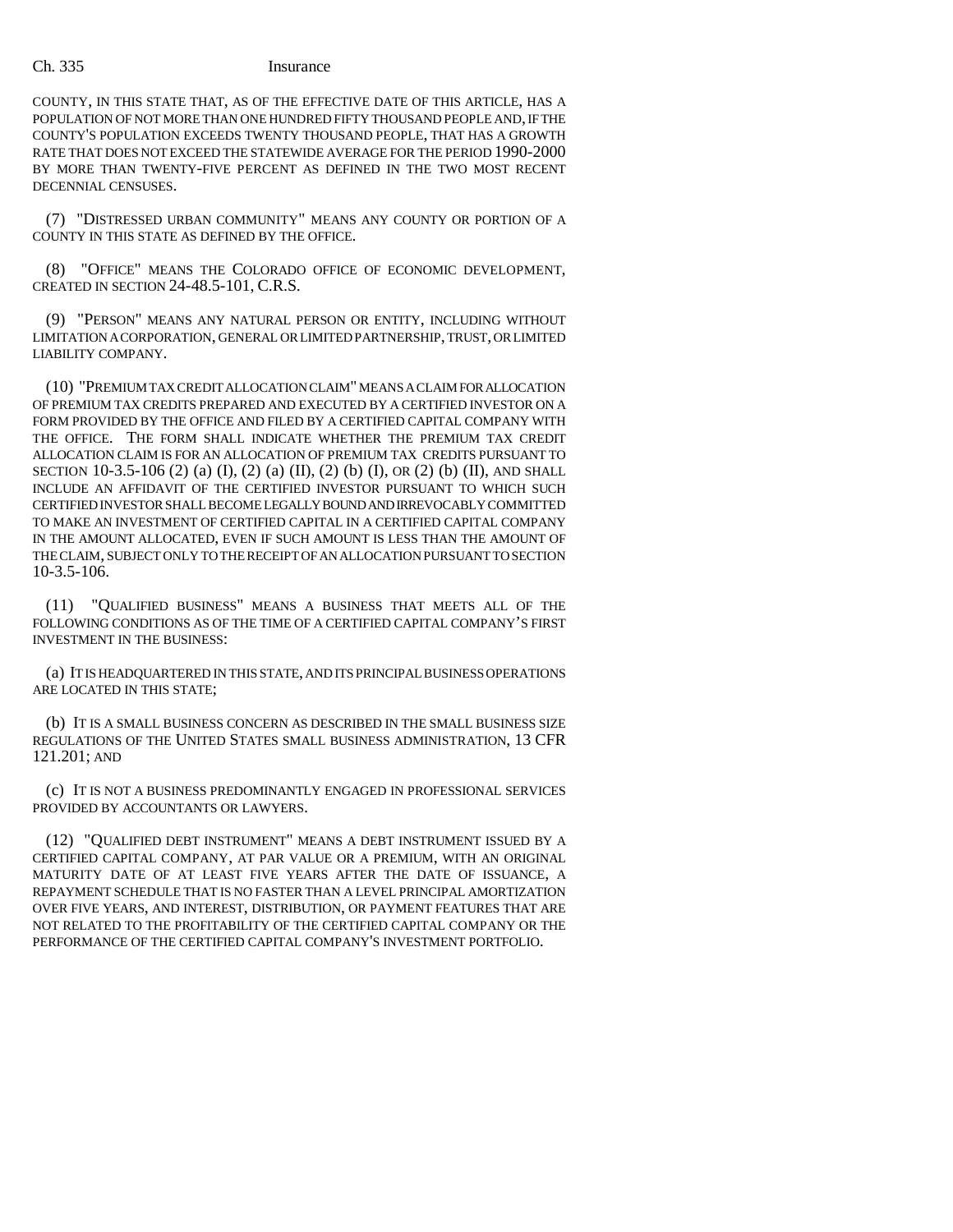(13) "QUALIFIED DISTRIBUTION" MEANS ANY DISTRIBUTION OUT OF CERTIFIED CAPITAL IN CONNECTION WITH ANY OF THE FOLLOWING:

(a) REASONABLE COSTS AND EXPENSES OF FORMING, SYNDICATING, AND ORGANIZING THE CERTIFIED CAPITAL COMPANY, INCLUDING REASONABLE AND NECESSARY FEES PAID FOR PROFESSIONAL SERVICES, INCLUDING, BUT NOT LIMITED TO, LEGAL AND ACCOUNTING SERVICES, RELATED TO THE FORMATION OF THE CERTIFIED CAPITAL COMPANY, AND THE COST OF FINANCING AND INSURING THE OBLIGATIONS OF THE CERTIFIED CAPITAL COMPANY;

(b) REASONABLE COSTS AND EXPENSES OF MANAGING AND OPERATING THE CERTIFIED CAPITAL COMPANY, INCLUDING AN ANNUAL MANAGEMENT FEE IN AN AMOUNT THAT DOES NOT EXCEED TWO AND ONE-HALF PERCENT OF CERTIFIED CAPITAL; EXCEPT THAT NO SUCH COST OR EXPENSE SHALL BE PAID TO A CERTIFIED INVESTOR OR AFFILIATE OF A CERTIFIED INVESTOR AND THAT SUCH COSTS AND EXPENSES IN THE AGGREGATE SHALL NOT EXCEED FIVE PERCENT OF CERTIFIED CAPITAL IN ANY ONE YEAR;

(c) REASONABLE AND NECESSARY FEES IN ACCORDANCE WITH INDUSTRY CUSTOM FOR PROFESSIONAL SERVICES, INCLUDING, BUT NOT LIMITED TO, LEGAL AND ACCOUNTING SERVICES, RELATED TO THE OPERATION OF THE CERTIFIED CAPITAL COMPANY; AND

(d) ANY PROJECTED INCREASE IN FEDERAL OR STATE TAXES, INCLUDING PENALTIES AND INTEREST RELATED TO STATE AND FEDERAL INCOME TAXES, OF THE EQUITY OWNERS OF A CERTIFIED CAPITAL COMPANY RESULTING FROM A TAX LIABILITY OF THE CERTIFIED CAPITAL COMPANY TO THE EXTENT THAT THE INCREASE IS RELATED TO THE OWNERSHIP, MANAGEMENT, OR OPERATION OF A CERTIFIED CAPITAL COMPANY.

(14) "QUALIFIED INVESTMENT" MEANS THE INVESTMENT OF CASH BY A CERTIFIED CAPITAL COMPANY IN A QUALIFIED BUSINESS OR QUALIFIED RURAL BUSINESS FOR THE PURCHASE OF ANY DEBT, DEBT PARTICIPATION, EQUITY, OR HYBRID SECURITY, INCLUDING A DEBT INSTRUMENT OR SECURITY THAT HAS THE CHARACTERISTICS OF DEBT BUT PROVIDES FOR CONVERSION INTO EQUITY OR EQUITY PARTICIPATION INSTRUMENTS, INCLUDING, BUT NOT LIMITED TO, OPTIONS OR WARRANTS; EXCEPT THAT WITH RESPECT TO ALL CERTIFIED CAPITAL INVESTED PURSUANT TO AN ALLOCATION OF TAX CREDITS PURSUANT TO SECTION 10-3.5-106 (2) (a) (I) OR (2) (b) (I), THE INVESTMENT SHALL BE MADE IN A QUALIFIED RURAL BUSINESS.

(15) "QUALIFIED RURAL BUSINESS" MEANS A QUALIFIED BUSINESS THAT HAS ITS PRINCIPAL BUSINESS OPERATIONS IN A DESIGNATED RURAL COUNTY.

(16) "STATE PREMIUM TAX LIABILITY" MEANS ANY LIABILITY INCURRED BY AN INSURANCE COMPANY UNDER THE PROVISIONS OF SECTIONS 10-3-209 AND 10-6-128, OR, IN THE CASE OF A REPEAL OR REDUCTION BY THE STATE OF THE LIABILITY IMPOSED BY SECTIONS 10-3-209 OR 10-6-128, ANY OTHER TAX LIABILITY IMPOSED UPON AN INSURANCE COMPANY BY THE STATE.

**10-3.5-104. Certification - fees.** (1) THE OFFICE SHALL ESTABLISH BY RULE THE PROCEDURES FOR MAKING AN APPLICATION TO BECOME A CERTIFIED CAPITAL COMPANY.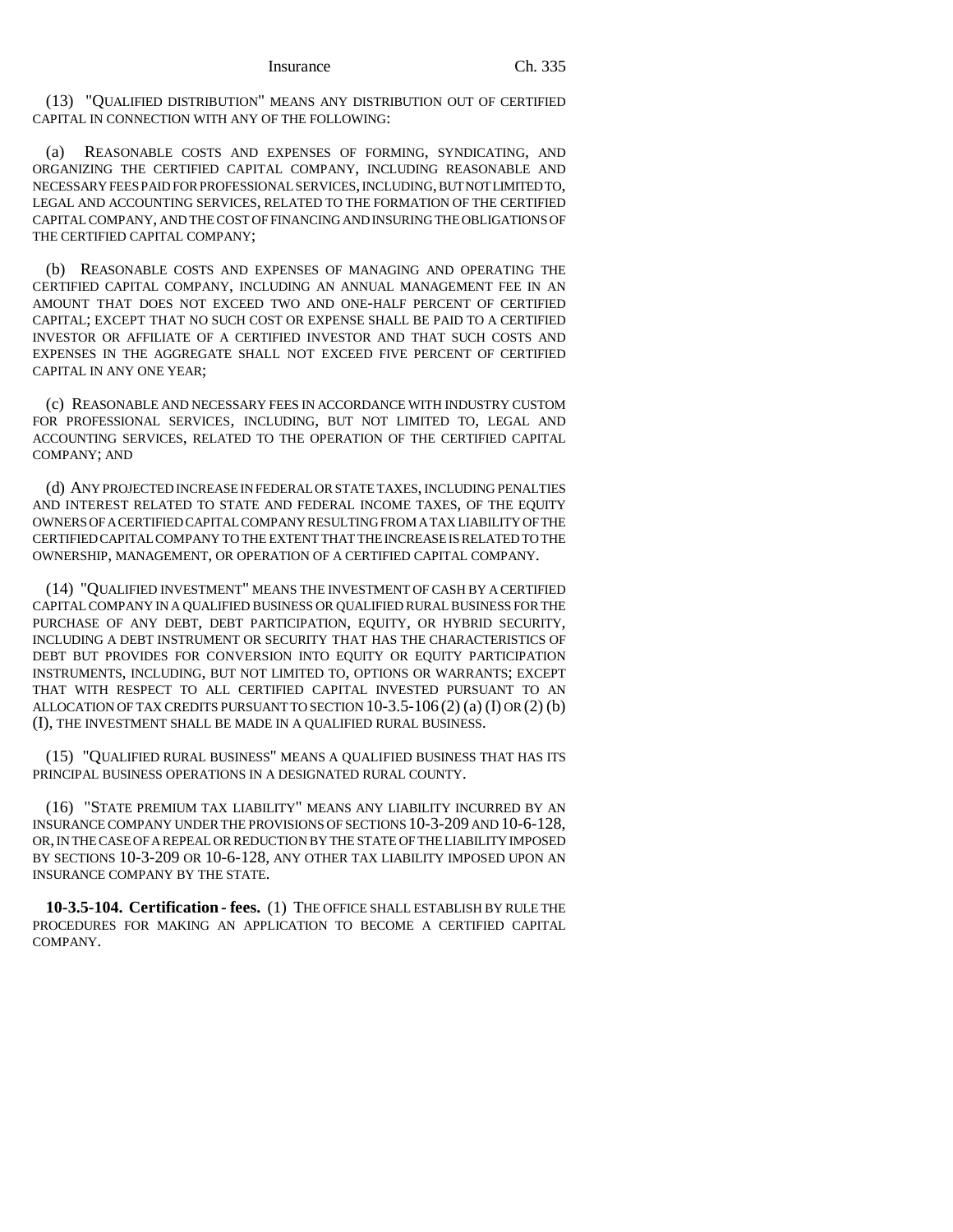(2) AN APPLICANT SHALL:

(a) FILE AN APPLICATION WITH THE OFFICE;

(b) PAY A NONREFUNDABLE APPLICATION FEE OF SEVEN THOUSAND FIVE HUNDRED DOLLARS AT THE TIME OF FILING THE APPLICATION;

(c) HAVE AN EQUITY CAPITALIZATION AT THE TIME OF SEEKING CERTIFICATION OF FIVE HUNDRED THOUSAND DOLLARS OR MORE IN THE FORM OF UNENCUMBERED CASH, MARKETABLE SECURITIES, OR OTHER LIQUID ASSETS. THE APPLICANT SHALL SUBMIT AS PART OF ITS APPLICATION AN AUDITED BALANCE SHEET THAT CONTAINS AN UNQUALIFIED OPINION OF AN INDEPENDENT CERTIFIED PUBLIC ACCOUNTANT ISSUED NOT MORE THAN THIRTY-FIVE DAYS BEFORE THE APPLICATION DATE THAT STATES WHETHER THE APPLICANT SATISFIES THIS EQUITY CAPITALIZATION REQUIREMENT.

(d) HAVE AT LEAST TWO PRINCIPALS OR AT LEAST TWO PERSONS EMPLOYED TO MANAGE THE FUNDS WHO EACH HAVE AT LEAST TWO YEARS OF MONEY MANAGEMENT EXPERIENCE IN THE VENTURE CAPITAL INDUSTRY; EXCEPT THAT AN APPLICANT THAT SEEKS TO BE CERTIFIED WITH RESPECT TO PREMIUM TAX CREDITS TO BE ALLOCATED PURSUANT TO SECTION  $10-3.5-106$  (2) (a) (I) OR (2) (b) (I) NEED ONLY HAVE AT LEAST TWO PRINCIPALS OR AT LEAST TWO PERSONS EMPLOYED TO MANAGE THE FUNDS WHO EACH HAVE AT LEAST TWO YEARS OF EXPERIENCE IN EITHER THE VENTURE CAPITAL OR INVESTMENT BANKING INDUSTRY.

(3) THE OFFICE SHALL VERIFY WHETHER THE APPLICANT MEETS THE REQUIREMENTS OF SUBSECTION (2) OF THIS SECTION.

(4) ANY OFFERING MATERIAL INVOLVING THE SALE OF SECURITIES OF THE CERTIFIED CAPITAL COMPANY SHALL INCLUDE THE FOLLOWING STATEMENT:

"BY AUTHORIZING THE FORMATION OF A CERTIFIED CAPITAL COMPANY, THE STATE DOES NOT NECESSARILY ENDORSE THE QUALITY OF MANAGEMENT OR THE POTENTIAL FOR EARNINGS OF SUCH COMPANY AND IS NOT LIABLE FOR DAMAGES OR LOSSES TO A CERTIFIED INVESTOR IN THE COMPANY. USE OF THE WORD "CERTIFIED" IN AN OFFERING DOES NOT CONSTITUTE A RECOMMENDATION OR ENDORSEMENT OF THE INVESTMENT BY THE COLORADO OFFICE OF ECONOMIC DEVELOPMENT. IF ANY APPLICABLE PROVISIONS OF THE "CERTIFIED CAPITAL COMPANY ACT" ARE VIOLATED, THE STATE MAY REQUIRE FORFEITURE OF UNUSED PREMIUM TAX CREDITS AND REPAYMENT OF USED PREMIUM TAX CREDITS."

(5) THE OFFICE SHALL STAMP APPLICATIONS FOR CERTIFICATION WITH THE DATE AND TIME OF RECEIPT. WITHIN THIRTY DAYS AFTER RECEIPT OF AN APPLICATION, THE OFFICE SHALL ISSUE THE CERTIFICATION OR REFUSE THE CERTIFICATION AND COMMUNICATE IN DETAIL TO THE APPLICANT THE GROUNDS FOR THE REFUSAL, INCLUDING SUGGESTIONS FOR THE REMOVAL OF SUCH GROUNDS. THE OFFICE SHALL REVIEW AND APPROVE OR REJECT APPLICATIONS IN THE ORDER SUBMITTED, TREATING ALL APPLICATIONS RECEIVED ON THE SAME DAY AS BEING RECEIVED SIMULTANEOUSLY; EXCEPT THAT AN APPLICATION THAT IS INCOMPLETE OR FOR WHICH ADDITIONAL INFORMATION IS REQUESTED BY THE OFFICE SHALL BE TREATED AS HAVING BEEN RECEIVED ON THE DATE ORIGINALLY SUBMITTED ONLY IF THE APPLICANT SUBMITS THE ADDITIONAL INFORMATION WITHIN FIFTEEN DAYS AFTER THE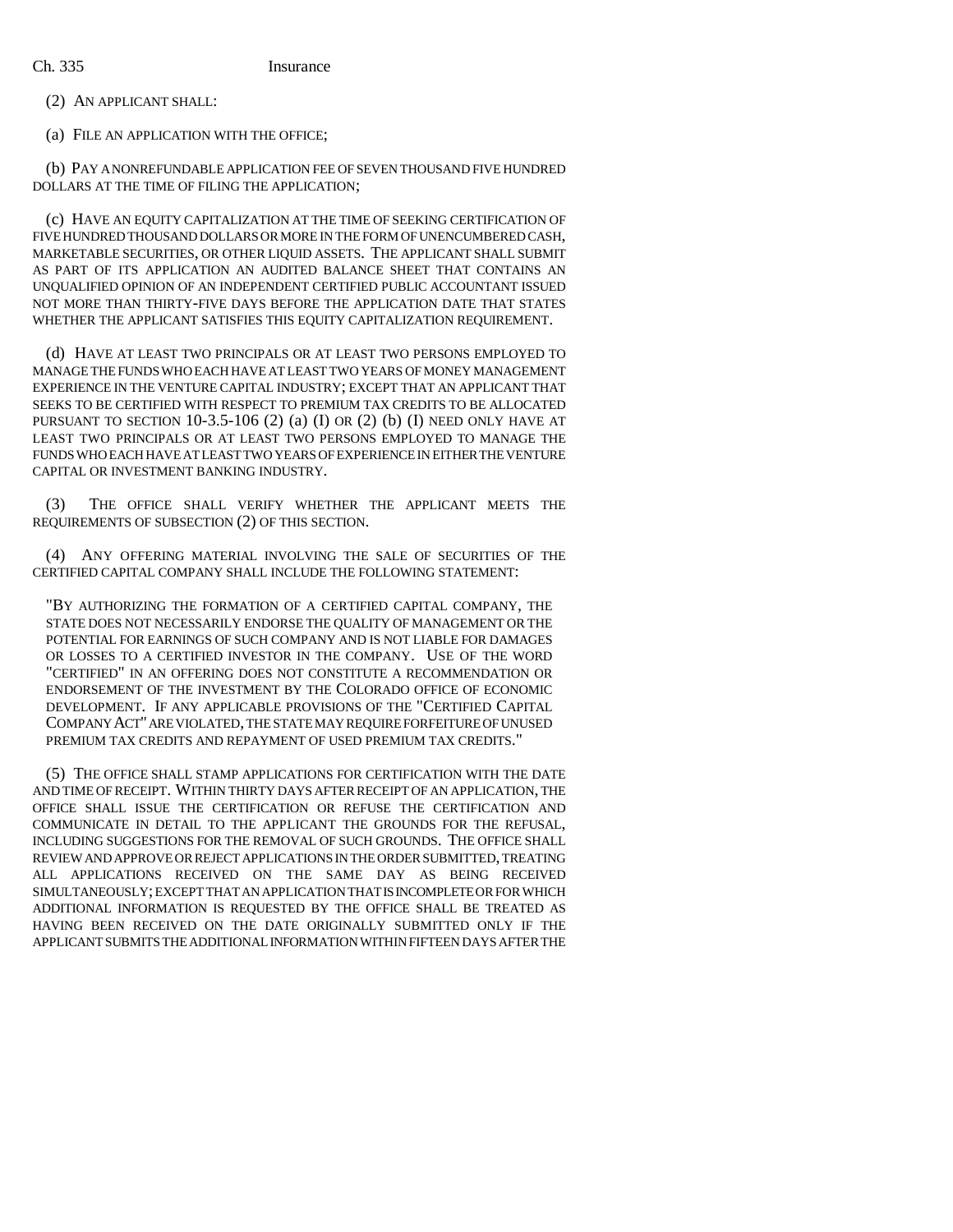OFFICE'S REQUEST. THE DEADLINE FOR REVIEW MAY BE EXTENDED BY THE OFFICE AN ADDITIONAL TEN DAYS. THE CERTIFICATION ISSUED BY THE OFFICE SHALL INDICATE WHETHER THE CERTIFICATION IS APPLICABLE ONLY TO CREDITS TO BE ALLOCATED PURSUANT TO SECTION 10-3.5-106 (2) (a) (I) OR (2) (b) (I).

(6) (a) NO INSURANCE COMPANY OR AFFILIATE OF AN INSURANCE COMPANY SHALL, DIRECTLY OR INDIRECTLY:

(I) BENEFICIALLY OWN, WHETHER THROUGH RIGHTS, OPTIONS, CONVERTIBLE INTERESTS, OR OTHERWISE, FIFTEEN PERCENT OR MORE OF THE VOTING SECURITIES OR OTHER VOTING OWNERSHIP INTERESTS OF A CERTIFIED CAPITAL COMPANY;

(II) MANAGE A CERTIFIED CAPITAL COMPANY; OR

(III) CONTROL THE DIRECTION OF INVESTMENTS FOR A CERTIFIED CAPITAL COMPANY.

(b) A CERTIFIED CAPITAL COMPANY MAY OBTAIN A GUARANTY, INDEMNITY, BOND, INSURANCE POLICY, OR OTHER PAYMENT UNDERTAKING FOR THE BENEFIT OF ITS CERTIFIED INVESTORS FROM ANY ENTITY; EXCEPT THAT IN NO CASE SHALL MORE THAN ONE CERTIFIED INVESTOR OF SUCH CERTIFIED CAPITAL COMPANY OR AFFILIATE OF SUCH CERTIFIED INVESTOR BE ENTITLED TO PROVIDE SUCH GUARANTY, INDEMNITY, BOND, INSURANCE POLICY, OR OTHER PAYMENT UNDERTAKING IN FAVOR OF THE CERTIFIED INVESTORS OF THE CERTIFIED CAPITAL COMPANY AND ITS AFFILIATES IN THIS STATE.

(c) THIS SUBSECTION (6) SHALL NOT PRECLUDE A CERTIFIED INVESTOR, INSURANCE COMPANY, OR OTHER PARTY FROM EXERCISING ITS LEGAL RIGHTS AND REMEDIES, INCLUDING, WITHOUT LIMITATION, INTERIM MANAGEMENT OF A CERTIFIED CAPITAL COMPANY, IN THE EVENT THAT A CERTIFIED CAPITAL COMPANY IS IN DEFAULT OF ITS STATUTORY OBLIGATIONS OR ITS CONTRACTUAL OBLIGATIONS TO SUCH CERTIFIED INVESTOR, INSURANCE COMPANY, OR OTHER PARTY.

**10-3.5-105. Premium tax credit.** (1) ANY CERTIFIED INVESTOR THAT MAKES AN INVESTMENT OF CERTIFIED CAPITAL PURSUANT TO AN ALLOCATION OF PREMIUM TAX CREDITS AS SET FORTH IN SECTION 10-3.5-106 SHALL, DURING THE YEAR OF INVESTMENT, EARN A VESTED CREDIT AGAINST STATE PREMIUM TAX LIABILITY EQUAL TO ONE HUNDRED PERCENT OF THE CERTIFIED INVESTOR'S INVESTMENT OF CERTIFIED CAPITAL. WITH RESPECT TO INVESTMENTS OF CERTIFIED CAPITAL MADE SUBSEQUENT TO JANUARY 31, 2002, BUT PRIOR TO JANUARY 31, 2004, A CERTIFIED INVESTOR SHALL BE ENTITLED TO TAKE UP TO TEN PERCENT OF THE VESTED PREMIUM TAX CREDIT EACH YEAR BEGINNING IN TAX YEAR 2003 AND CONTINUING THEREAFTER FOR TEN YEARS OR, IF THE CREDIT IS CARRIED FORWARD PURSUANT TO SUBSECTION (2) OF THIS SECTION, UNTIL THE CREDIT IS FULLY UTILIZED. WITH RESPECT TO INVESTMENTS OF CERTIFIED CAPITAL MADE SUBSEQUENT TO JANUARY 31, 2004, A CERTIFIED INVESTOR SHALL BE ENTITLED TO TAKE UP TO TEN PERCENT OF THE VESTED PREMIUM TAX CREDIT EACH YEAR BEGINNING IN TAX YEAR 2005 AND CONTINUING THEREAFTER FOR TEN YEARS OR, IF THE CREDIT IS CARRIED FORWARD PURSUANT TO SUBSECTION (2) OF THIS SECTION, UNTIL THE CREDIT IS FULLY UTILIZED.

(2) THE CREDIT TO BE APPLIED AGAINST STATE PREMIUM TAX LIABILITY IN ANY ONE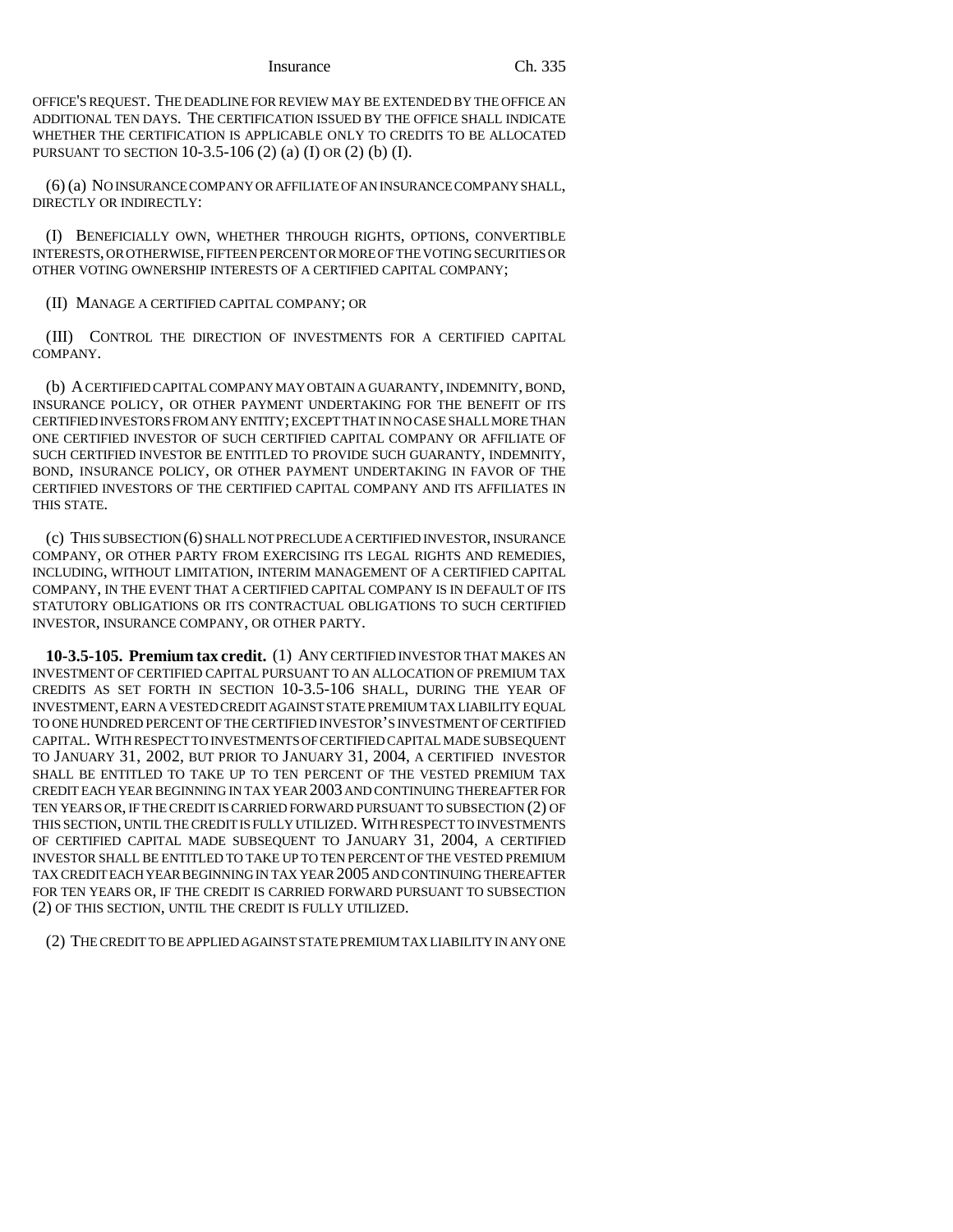YEAR SHALL NOT EXCEED THE STATE PREMIUM TAX LIABILITY OF THE CERTIFIED INVESTOR FOR SUCH TAXABLE YEAR. ALL UNUSED CREDITS AGAINST STATE PREMIUM TAX LIABILITY MAY BE CARRIED FORWARD FOR UP TO TEN YEARS FROM THE DATE ON WHICH THE CREDIT MAY FIRST BE UTILIZED.

(3) A CERTIFIED INVESTOR CLAIMING A CREDIT AGAINST STATE PREMIUM TAX LIABILITY EARNED THROUGH AN INVESTMENT IN A CERTIFIED CAPITAL COMPANY SHALL NOT BE REQUIRED TO PAY ANY ADDITIONAL OR RETALIATORY TAX AS A RESULT OF CLAIMING SUCH CREDIT.

**10-3.5-106. Aggregate limitations on credits.** (1) THE AGGREGATE AMOUNT OF CERTIFIED CAPITAL FOR WHICH PREMIUM TAX CREDITS ARE ALLOWED FOR ALL CERTIFIED INVESTORS UNDER THIS ARTICLE SHALL NOT EXCEED THE AMOUNT THAT WOULD ENTITLE ALL CERTIFIED INVESTORS IN CERTIFIED CAPITAL COMPANIES TO TAKE AGGREGATE CREDITS OF TEN MILLION DOLLARS PER YEAR FOR TEN YEARS BEGINNING IN TAX YEAR 2003, WHICH CERTIFIED CAPITAL MAY BE INVESTED IN CERTIFIED CAPITAL COMPANIES NO EARLIER THAN JANUARY 31, 2002, PLUS AN ADDITIONAL AMOUNT THAT WOULD ENTITLE ALL CERTIFIED INVESTORS IN CERTIFIED CAPITAL COMPANIES TO TAKE AGGREGATE CREDITS OF TEN MILLION DOLLARS PER YEAR FOR TEN YEARS BEGINNING IN TAX YEAR 2005, WHICH CERTIFIED CAPITAL MAY BE INVESTED IN CERTIFIED CAPITAL COMPANIES NO EARLIER THAN JANUARY 31, 2004. A CERTIFIED CAPITAL COMPANY, ON AN AGGREGATE BASIS TOGETHER WITH ITS AFFILIATES, SHALL NOT FILE PREMIUM TAX CREDIT ALLOCATION CLAIMS IN EXCESS OF THE MAXIMUM AMOUNT OF CERTIFIED CAPITAL FOR WHICH PREMIUM TAX CREDITS MAY BE ALLOWED AT THE TIME OF FILING AS PROVIDED IN THIS SUBSECTION (1); EXCEPT THAT A CERTIFIED CAPITAL COMPANY WHOSE CERTIFICATION IS APPLICABLE ONLY TO CREDITS TO BE ALLOCATED PURSUANT TO SECTION 10-3.5-106 (2) (a) (I) OR (2) (b) (I) SHALL NOT FILE PREMIUM TAX CREDIT ALLOCATION CLAIMS IN EXCESS OF THE MAXIMUM AMOUNT OF CERTIFIED CAPITAL FOR WHICH PREMIUM TAX CREDITS MAY BE ALLOWED PURSUANT TO SUCH SECTION 10-3.5-106 (2) (a) (I) OR (2) (b) (I) AT THE TIME OF FILING.

(2) (a) WITH REGARD TO INVESTMENTS TO BE MADE IN CERTIFIED CAPITAL COMPANIES NO EARLIER THAN JANUARY 31, 2002, BUT PRIOR TO JANUARY 31, 2004:

(I) TWENTY-FIVE MILLION DOLLARS OF CERTIFIED CAPITAL FOR WHICH PREMIUM TAX CREDITS ARE ALLOWED SHALL BE ALLOCATED TO CERTIFIED INVESTORS IN CERTIFIED CAPITAL COMPANIES IN THE ORDER IN WHICH PREMIUM TAX CREDIT ALLOCATION CLAIMS THAT REQUEST AN ALLOCATION OF PREMIUM TAX CREDITS UNDER THIS SUBPARAGRAPH (I) ARE FILED WITH THE OFFICE BY CERTIFIED CAPITAL COMPANIES ON BEHALF OF THEIR CERTIFIED INVESTORS; AND

(II) AFTER ALL TWENTY-FIVE MILLION DOLLARS HAVE BEEN ALLOCATED PURSUANT TO SUBPARAGRAPH (I) OF THIS PARAGRAPH (a), SEVENTY-FIVE MILLION DOLLARS OF CERTIFIED CAPITAL FOR WHICH PREMIUM TAX CREDITS ARE ALLOWED SHALL BE ALLOCATED TO CERTIFIED INVESTORS IN CERTIFIED CAPITAL COMPANIES IN THE ORDER IN WHICH PREMIUM TAX CREDIT ALLOCATION CLAIMS THAT REQUEST AN ALLOCATION OF PREMIUM TAX CREDITS UNDER THIS SUBPARAGRAPH (II) ARE FILED WITH THE OFFICE BY CERTIFIED CAPITAL COMPANIES ON BEHALF OF THEIR CERTIFIED INVESTORS.

(b) WITH REGARD TO INVESTMENTS TO BE MADE IN CERTIFIED CAPITAL COMPANIES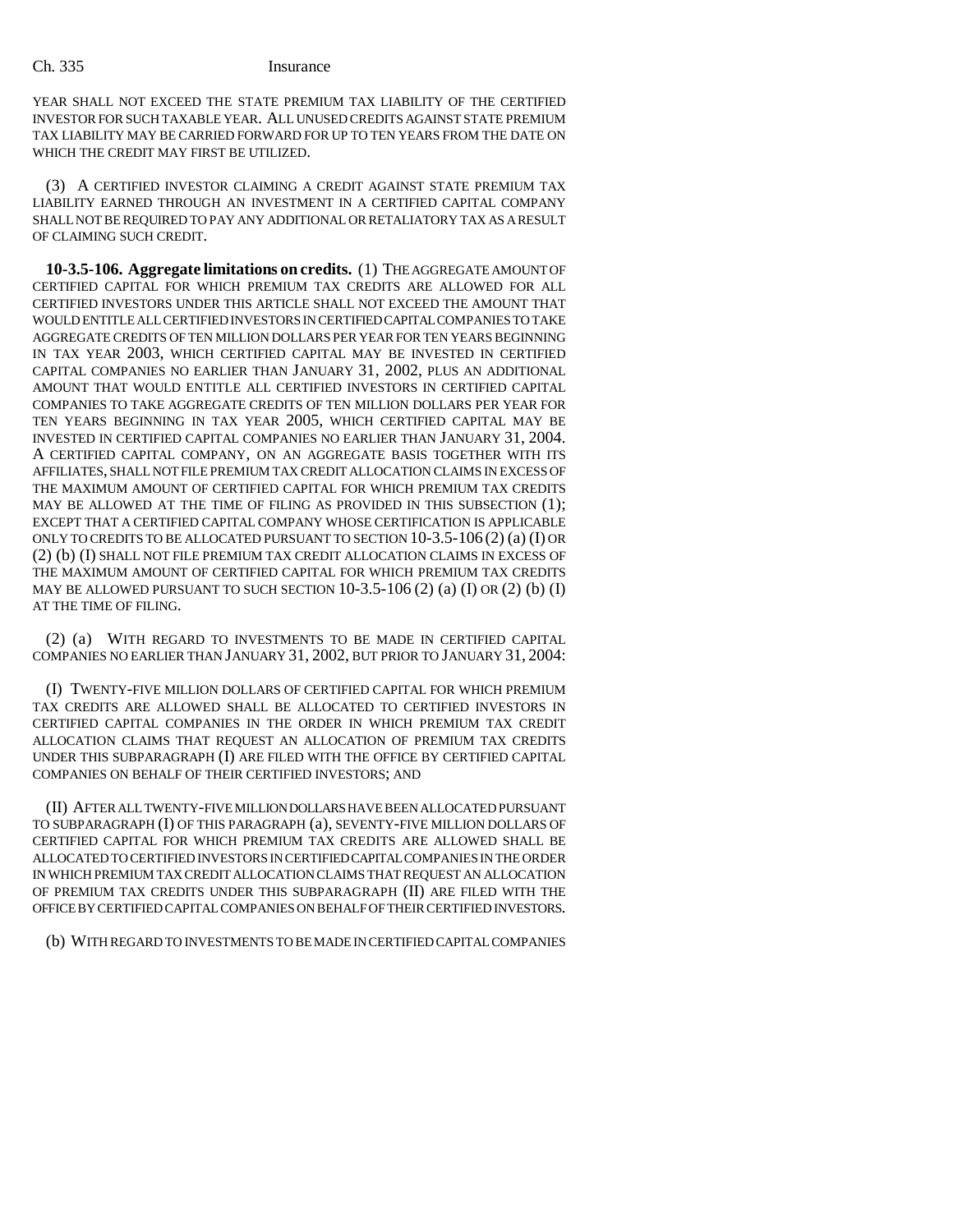### AFTER JANUARY 31, 2004:

(I) TWENTY-FIVE MILLION DOLLARS OF CERTIFIED CAPITAL FOR WHICH PREMIUM TAX CREDITS ARE ALLOWED SHALL BE ALLOCATED TO CERTIFIED INVESTORS IN CERTIFIED CAPITAL COMPANIES IN THE ORDER IN WHICH PREMIUM TAX CREDIT ALLOCATION CLAIMS THAT REQUEST AN ALLOCATION OF PREMIUM TAX CREDITS UNDER THIS SUBPARAGRAPH (I) ARE FILED WITH THE OFFICE BY CERTIFIED CAPITAL COMPANIES ON BEHALF OF THEIR CERTIFIED INVESTORS; AND

(II) AFTER ALL TWENTY-FIVE MILLION DOLLARS HAVE BEEN ALLOCATED PURSUANT TO SUBPARAGRAPH (I) OF THIS PARAGRAPH (b), SEVENTY-FIVE MILLION DOLLARS OF CERTIFIED CAPITAL FOR WHICH PREMIUM TAX CREDITS ARE ALLOWED SHALL BE ALLOCATED TO CERTIFIED INVESTORS IN CERTIFIED CAPITAL COMPANIES IN THE ORDER IN WHICH PREMIUM TAX CREDIT ALLOCATION CLAIMS THAT REQUEST AN ALLOCATION OF PREMIUM TAX CREDITS UNDER THIS SUBPARAGRAPH (II) ARE FILED WITH THE OFFICE BY CERTIFIED CAPITAL COMPANIES ON BEHALF OF THEIR CERTIFIED INVESTORS.

(3) IF TWO OR MORE CERTIFIED CAPITAL COMPANIES FILE PREMIUM TAX CREDIT ALLOCATION CLAIMS SEEKING AN ALLOCATION OF PREMIUM TAX CREDITS PURSUANT TO THE SAME SUBPARAGRAPH OF THE SAME PARAGRAPH OF SUBSECTION (2) OF THIS SECTION WITH THE OFFICE ON BEHALF OF THEIR RESPECTIVE CERTIFIED INVESTORS ON THE SAME DAY AND THE SUM OF SUCH PREMIUM TAX CREDIT ALLOCATION CLAIMS EXCEEDS, IN THE AGGREGATE, THE MAXIMUM AGGREGATE AMOUNT AVAILABLE UNDER SUCH PARTICULAR SUBPARAGRAPH AT THE TIME OF FILING, THE CAPITAL FOR WHICH PREMIUM TAX CREDITS ARE ALLOWED UNDER SUCH PARTICULAR SUBPARAGRAPH SHALL BE ALLOCATED AMONG THE CERTIFIED INVESTORS ON A PRO RATA BASIS. THE PRO RATA ALLOCATION FOR ANY ONE CERTIFIED INVESTOR SHALL BEAR THE SAME RELATION TO THE MAXIMUM AGGREGATE AMOUNT AVAILABLE UNDER SUCH PARTICULAR SUBPARAGRAPH AT THE TIME OF FILING, AS THAT CERTIFIED INVESTOR'S PREMIUM TAX CREDIT ALLOCATION CLAIM UNDER SUCH PARTICULAR SUBPARAGRAPH BEARS TO THE TOTAL OF ALL PREMIUM TAX CREDIT ALLOCATION CLAIMS SEEKING AN ALLOCATION OF PREMIUM TAX CREDITS PURSUANT TO THE SAME SUBPARAGRAPH OF THE SAME PARAGRAPH OF SUBSECTION (2) OF THIS SECTION FILED ON BEHALF OF ALL CERTIFIED INVESTORS ON THE SAME DAY.

(4) WITHIN FIVE BUSINESS DAYS AFTER THE OFFICE RECEIVES A PREMIUM TAX CREDIT ALLOCATION CLAIM FILED BY A CERTIFIED CAPITAL COMPANY ON BEHALF OF ONE OR MORE OF ITS CERTIFIED INVESTORS, THE OFFICE SHALL NOTIFY THE CERTIFIED CAPITAL COMPANY OF THE AMOUNT OF TAX CREDITS ALLOCATED TO EACH OF THE CERTIFIED INVESTORS IN SUCH CERTIFIED CAPITAL COMPANY.

(5) IF A CERTIFIED CAPITAL COMPANY DOES NOT RECEIVE AN INVESTMENT OF CERTIFIED CAPITAL EQUALING THE AMOUNT OF PREMIUM TAX CREDITS ALLOCATED TO A CERTIFIED INVESTOR FOR WHICH IT FILED A PREMIUM TAX CREDIT ALLOCATION CLAIM WITHIN FIVE BUSINESS DAYS AFTER ITS RECEIPT OF NOTICE OF ALLOCATION, THAT PORTION OF THE PREMIUM TAX CREDITS ALLOCATED TO SUCH CERTIFIED INVESTOR IN THE CERTIFIED CAPITAL COMPANY SHALL BE FORFEITED AND THE OFFICE SHALL REALLOCATE THE CERTIFIED CAPITAL AMONG THE OTHER CERTIFIED INVESTORS IN ALL CERTIFIED CAPITAL COMPANIES THAT FILED PREMIUM TAX CREDIT ALLOCATION CLAIMS UNDER THE SAME SUBPARAGRAPH UNDER WHICH THE FORFEITED CREDITS WERE ALLOCATED ON A PRO RATA BASIS IN ACCORDANCE WITH SUBSECTION (3) OF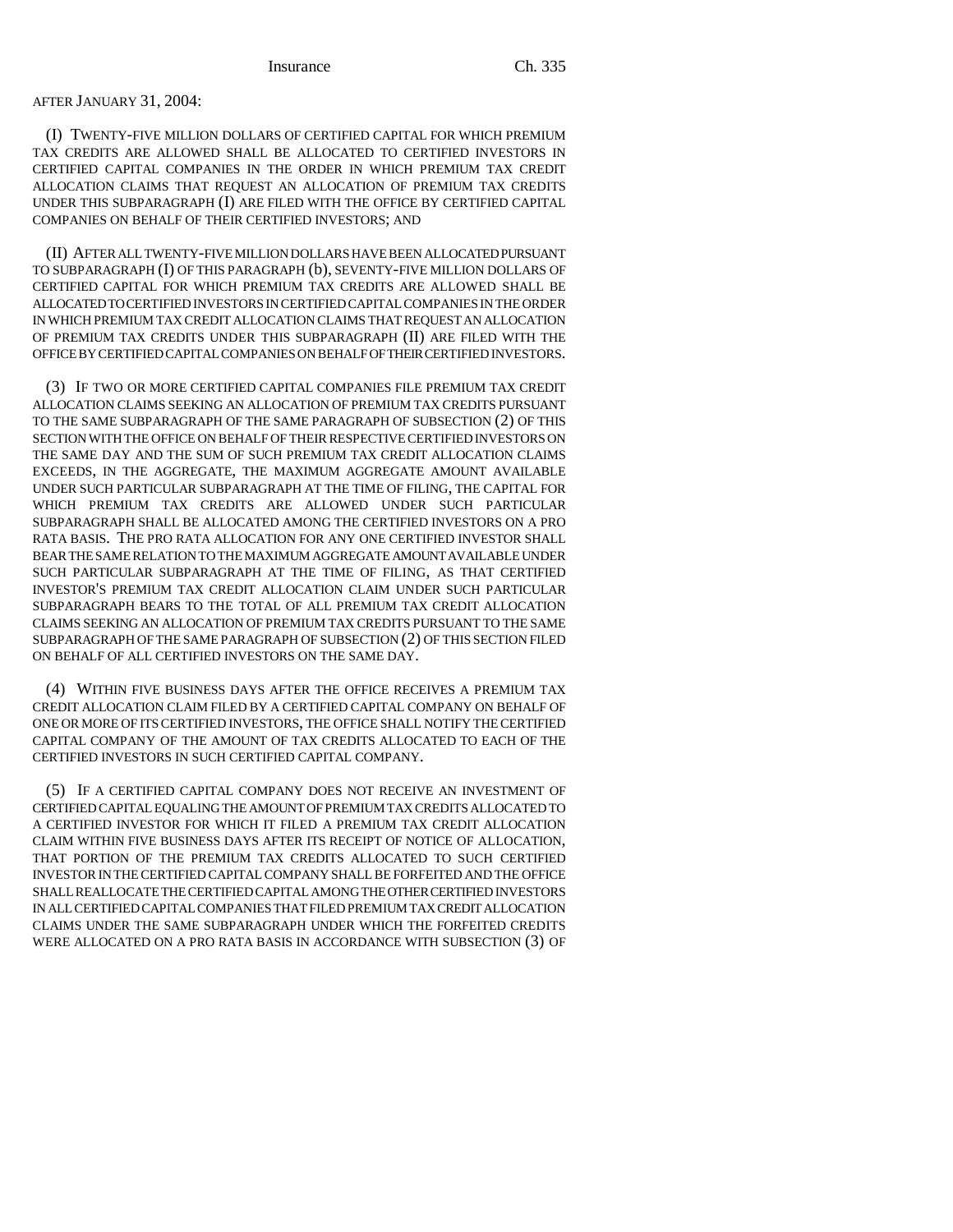THIS SECTION. THE OFFICE IS AUTHORIZED TO LEVY A FINE OF NOT MORE THAN FIFTY THOUSAND DOLLARS ON ANY CERTIFIED INVESTOR THAT DOES NOT INVEST THE FULL AMOUNT OF CERTIFIED CAPITAL ALLOCATED BY THE OFFICE TO SUCH INVESTOR IN ACCORDANCE WITH THE PREMIUM TAX CREDIT ALLOCATION CLAIM FILED ON ITS BEHALF.

(6) THE MAXIMUM AMOUNT OF PREMIUM TAX CREDIT ALLOCATION CLAIMS THAT ANY ONE CERTIFIED INVESTOR AND ITS AFFILIATES MAY FILE IN ONE OR MORE CERTIFIED CAPITAL COMPANIES SHALL NOT EXCEED FIFTEEN PERCENT OF THE MAXIMUM AGGREGATE AMOUNT AVAILABLE UNDER SUBSECTION (1) OF THIS SECTION AT THE TIME OF SUCH FILING; EXCEPT THAT A CERTIFIED INVESTOR THAT FILES A PREMIUM TAX CREDIT ALLOCATION CLAIM FOR AN INVESTMENT IN A CERTIFIED CAPITAL COMPANY WHOSE CERTIFICATION IS APPLICABLE ONLY TO CREDITS TO BE ALLOCATED PURSUANT TO SECTION  $10-3.5-106(2)$  (a) (I) OR  $(2)$  (b) (I) SHALL NOT FILE, ON AN AGGREGATE BASIS WITH ITS AFFILIATES, PREMIUM TAX CREDIT ALLOCATION CLAIMS IN EXCESS OF THE MAXIMUM AMOUNT OF CERTIFIED CAPITAL FOR WHICH PREMIUM TAX CREDITS MAY BE ALLOWED PURSUANT TO SUCH SECTIONS AT THE TIME OF FILING.

(7) UNLESS ITS CERTIFICATION INDICATES OTHERWISE, A CERTIFIED CAPITAL COMPANY MAY FILE PREMIUM TAX CREDIT ALLOCATION CLAIMS ON BEHALF OF ITS CERTIFIED INVESTORS PURSUANT TO EITHER OR BOTH OF THE SUBPARAGRAPHS OF PARAGRAPHS (a) AND (b) OF SUBSECTION (2) OF THIS SECTION. IF THE CERTIFIED INVESTORS OF A CERTIFIED CAPITAL COMPANY ARE ALLOCATED PREMIUM TAX CREDITS PURSUANT TO BOTH SUBPARAGRAPHS OF PARAGRAPHS (a) AND (b) OF SUBSECTION (2) OF THIS SECTION, THE REQUIREMENTS OF THIS ACT SHALL APPLY TO THE CERTIFIED CAPITAL INVESTED PURSUANT TO EACH SUCH ALLOCATION ON A SEPARATE AND INDEPENDENT BASIS.

**10-3.5-107. Requirements for continuance of certification - fees.** (1) TO CONTINUE TO BE ELIGIBLE FOR CERTIFICATION, A CERTIFIED CAPITAL COMPANY SHALL MAKE QUALIFIED INVESTMENTS ACCORDING TO THE FOLLOWING SCHEDULE:

(a) WITHIN THE PERIOD ENDING THREE YEARS AFTER AN ALLOCATION DATE, A CERTIFIED CAPITAL COMPANY SHALL HAVE MADE QUALIFIED INVESTMENTS CUMULATIVELY EQUAL TO AT LEAST THIRTY PERCENT OF THE CERTIFIED CAPITAL ALLOCATED TO ITS CERTIFIED INVESTORS ON SUCH ALLOCATION DATE.

(b) WITHIN THE PERIOD ENDING FIVE YEARS AFTER AN ALLOCATION DATE, A CERTIFIED CAPITAL COMPANY SHALL HAVE MADE QUALIFIED INVESTMENTS CUMULATIVELY EQUAL TO AT LEAST FIFTY PERCENT OF THE CERTIFIED CAPITAL ALLOCATED TO ITS CERTIFIED INVESTORS ON SUCH ALLOCATION DATE.

(2) THE AGGREGATE CUMULATIVE AMOUNT OF ALL QUALIFIED INVESTMENTS MADE BY THE CERTIFIED CAPITAL COMPANY FROM AN ALLOCATION DATE SHALL BE CONSIDERED IN THE CALCULATION OF THE PERCENTAGE REQUIREMENTS UNDER THIS ARTICLE. FOR PURPOSES OF SATISFYING THE PERCENTAGE REQUIREMENTS OF SUBSECTION (1) OF THIS SECTION ONLY, A CERTIFIED CAPITAL COMPANY THAT HAS RAISED CERTIFIED CAPITAL PURSUANT TO AN ALLOCATION UNDER SECTION 10-3.5-106 (2) (a) (II) OR (2) (b) (II) SHALL BE DEEMED TO HAVE INVESTED TWO DOLLARS FOR EVERY DOLLAR ACTUALLY INVESTED IN A QUALIFIED RURAL BUSINESS OR QUALIFIED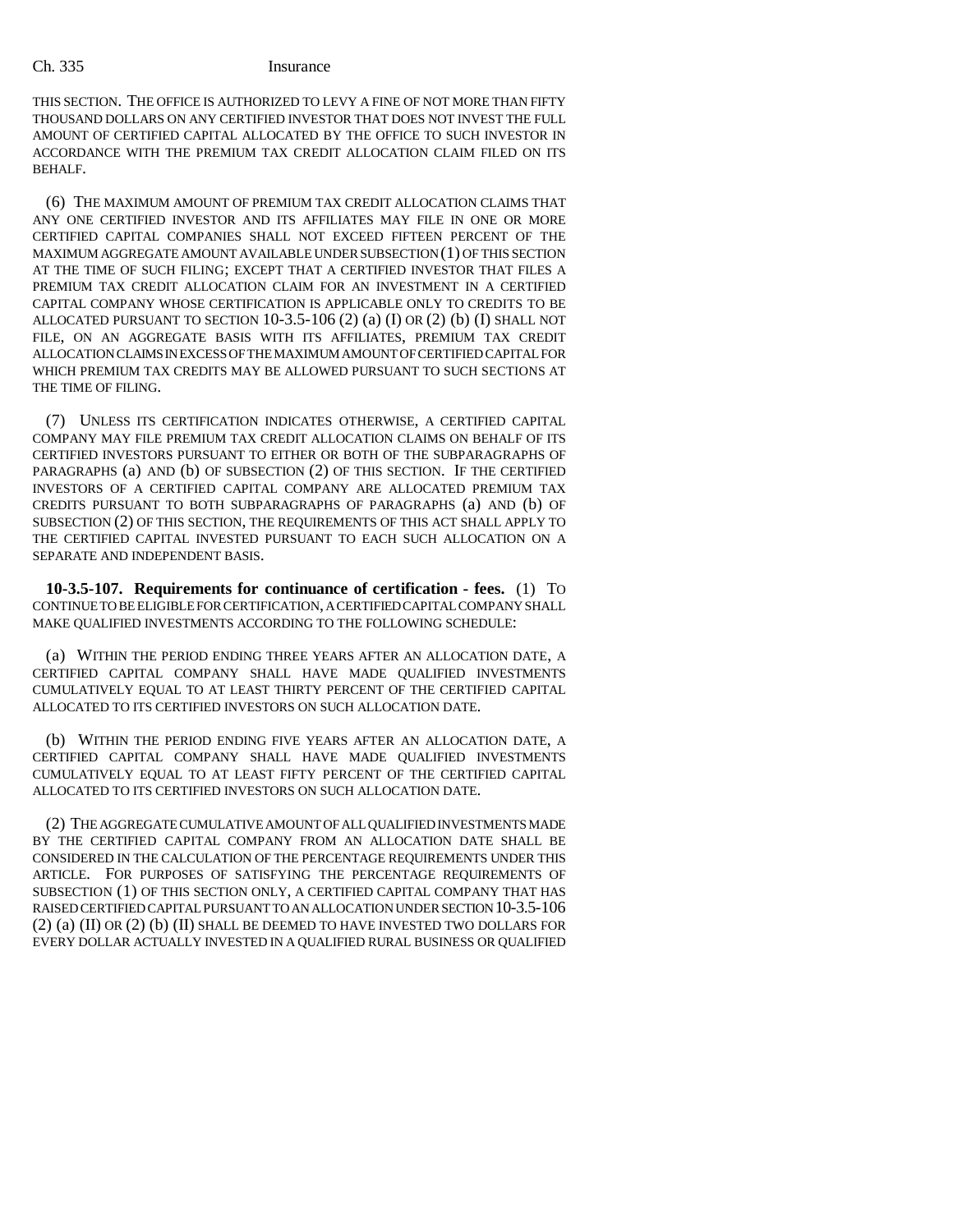BUSINESS THAT HAS ITS PRINCIPAL BUSINESS OPERATIONS LOCATED IN A DISTRESSED URBAN COMMUNITY FROM CERTIFIED CAPITAL RAISED UNDER SUCH SECTION. ANY PROCEEDS RECEIVED FROM A QUALIFIED INVESTMENT MAY BE INVESTED IN ANOTHER QUALIFIED INVESTMENT AND SHALL COUNT TOWARD ANY REQUIREMENT IN THIS ARTICLE WITH RESPECT TO INVESTMENTS OF CERTIFIED CAPITAL.

(3) ANY BUSINESS THAT IS CLASSIFIED AS A QUALIFIED BUSINESS OR QUALIFIED RURAL BUSINESS AT THE TIME OF THE FIRST INVESTMENT IN SAID BUSINESS BY A CERTIFIED CAPITAL COMPANY SHALL REMAIN CLASSIFIED AS A QUALIFIED BUSINESS OR QUALIFIED RURAL BUSINESS, AS APPLICABLE, AND MAY RECEIVE CONTINUING INVESTMENTS FROM ANY CERTIFIED CAPITAL COMPANY OR ANY OF ITS AFFILIATES. SUCH CONTINUING INVESTMENTS SHALL BE QUALIFIED INVESTMENTS EVEN THOUGH SUCH BUSINESS MAY NOT MEET THE DEFINITION OF A QUALIFIED BUSINESS OR QUALIFIED RURAL BUSINESS, AS APPLICABLE, AT THE TIME OF SUCH CONTINUING INVESTMENTS.

(4) A CERTIFIED CAPITAL COMPANY SHALL NOT INVEST MORE THAN FIFTEEN PERCENT OF ITS TOTAL CERTIFIED CAPITAL IN ANY ONE QUALIFIED BUSINESS OR QUALIFIED RURAL BUSINESS.

(5) AT ITS OPTION, A CERTIFIED CAPITAL COMPANY, BEFORE MAKING A PROPOSED INVESTMENT IN A SPECIFIC BUSINESS, MAY REQUEST FROM THE OFFICE A WRITTEN OPINION THAT THE BUSINESS IN WHICH IT PROPOSES TO INVEST SHOULD BE CONSIDERED A QUALIFIED BUSINESS OR QUALIFIED RURAL BUSINESS, AS APPLICABLE. UPON RECEIVING SUCH A REQUEST, THE OFFICE SHALL HAVE TEN WORKING DAYS TO DETERMINE WHETHER THE BUSINESS MEETS THE DEFINITION OF A QUALIFIED BUSINESS OR QUALIFIED RURAL BUSINESS, AS APPLICABLE, AND NOTIFY THE CERTIFIED CAPITAL COMPANY OF ITS DETERMINATION WITH AN EXPLANATION OF THE DETERMINATION. IF THE OFFICE FAILS TO NOTIFY THE CERTIFIED CAPITAL COMPANY WITH RESPECT TO THE PROPOSED INVESTMENT WITHIN SUCH TEN-WORKING-DAY PERIOD, THE BUSINESS IN WHICH THE CERTIFIED CAPITAL COMPANY PROPOSES TO INVEST SHALL BE DEEMED TO BE A QUALIFIED BUSINESS OR QUALIFIED RURAL BUSINESS, AS APPLICABLE. IF THE OFFICE DETERMINES THAT THE BUSINESS IN WHICH THE CERTIFIED CAPITAL COMPANY PROPOSES TO INVEST DOES NOT MEET ALL OF THE CRITERIA SET FORTH IN SECTION 10-3.5-103 (11) OR (15), AS APPLICABLE, THE OFFICE MAY NEVERTHELESS CONSIDER THE BUSINESS A QUALIFIED BUSINESS OR QUALIFIED RURAL BUSINESS, AS APPLICABLE, AND APPROVE THE INVESTMENT IF THE COLORADO ECONOMIC DEVELOPMENT COMMISSION DETERMINES THAT THE PROPOSED INVESTMENT WILL FURTHER THE ECONOMIC DEVELOPMENT OF THE STATE.

(6) ALL CERTIFIED CAPITAL NOT CURRENTLY INVESTED IN QUALIFIED INVESTMENTS BY THE CERTIFIED CAPITAL COMPANY SHALL BE INVESTED IN:

(a) CASH THAT IS DEPOSITED IN A FEDERALLY INSURED FINANCIAL INSTITUTION;

(b) CERTIFICATES OF DEPOSIT IN A FEDERALLY INSURED FINANCIAL INSTITUTION;

(c) INVESTMENT SECURITIES THAT ARE OBLIGATIONS OF THE UNITED STATES, ITS AGENCIES, OR INSTRUMENTALITIES OR OBLIGATIONS THAT ARE GUARANTEED FULLY AS TO PRINCIPAL AND INTEREST BY THE UNITED STATES;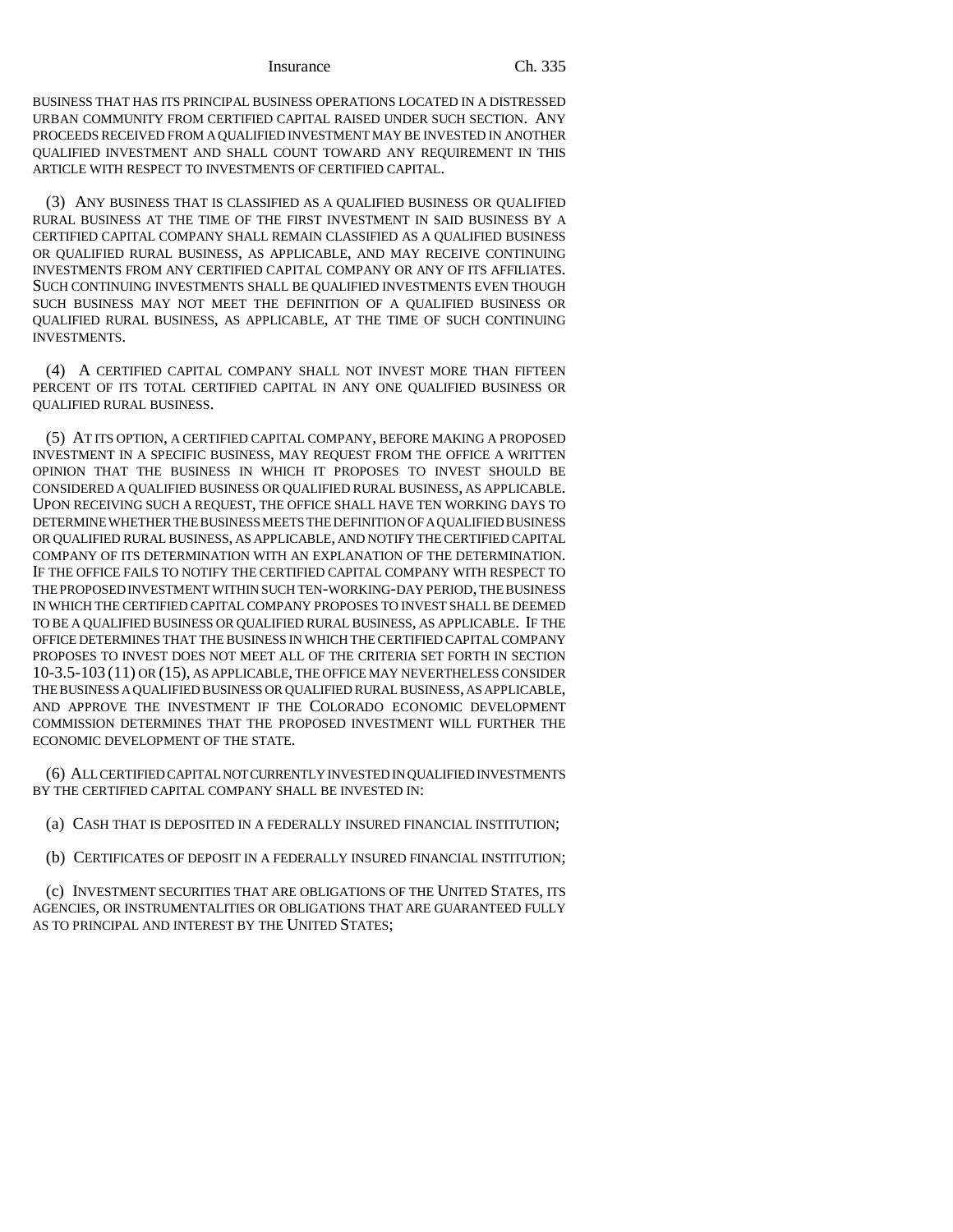(d) DEBT INSTRUMENTS RATED AT LEAST "AA" OR ITS EQUIVALENT BY A NATIONALLY RECOGNIZED CREDIT RATING ORGANIZATION, OR ISSUED BY, OR GUARANTEED WITH RESPECT TO PAYMENT BY, AN ENTITY WHOSE UNSECURED INDEBTEDNESS IS RATED AT LEAST "AA" OR ITS EQUIVALENT BY A NATIONALLY RECOGNIZED CREDIT RATING ORGANIZATION, AND THAT IS NOT SUBORDINATED TO OTHER UNSECURED INDEBTEDNESS OF THE ISSUER OR THE GUARANTOR, AS THE CASE MAY BE;

(e) OBLIGATIONS OF THIS STATE, ANY MUNICIPALITY IN THIS STATE, OR ANY POLITICAL SUBDIVISION THEREOF;

(f) INTERESTS IN MONEY MARKET FUNDS, THE PORTFOLIOS OF WHICH ARE LIMITED TO CASH AND OBLIGATIONS DESCRIBED IN THIS SUBSECTION (6); OR

(g) ANY OTHER INVESTMENTS APPROVED IN ADVANCE AND IN WRITING BY THE OFFICE.

(7) (a) AS SOON AS PRACTICABLE AFTER THE RECEIPT OF CERTIFIED CAPITAL, EACH CERTIFIED CAPITAL COMPANY SHALL PROVIDE THE OFFICE WITH A COPY OF ALL DOCUMENTS RELATING TO EACH CERTIFIED INVESTOR'S INVESTMENT OF CERTIFIED CAPITAL, AND SHALL REPORT THE FOLLOWING TO THE OFFICE:

(I) THE NAME OF EACH CERTIFIED INVESTOR FROM WHICH THE CERTIFIED CAPITAL WAS RECEIVED, INCLUDING SUCH CERTIFIED INVESTOR'S INSURANCE PREMIUM TAX IDENTIFICATION NUMBER;

(II) THE AMOUNT OF EACH CERTIFIED INVESTOR'S INVESTMENT OF CERTIFIED CAPITAL AND PREMIUM TAX CREDITS; AND

(III) THE DATE ON WHICH THE CERTIFIED CAPITAL WAS RECEIVED.

(b) ON OR BEFORE JANUARY 31 OF EACH YEAR, EACH CERTIFIED CAPITAL COMPANY SHALL REPORT THE FOLLOWING TO THE OFFICE:

(I) THE AMOUNT OF THE CERTIFIED CAPITAL COMPANY'S CERTIFIED CAPITAL AT THE END OF THE IMMEDIATELY PRECEDING YEAR;

(II) WHETHER OR NOT THE CERTIFIED CAPITAL COMPANY HAS INVESTED MORE THAN FIFTEEN PERCENT OF ITS TOTAL CERTIFIED CAPITAL IN ANY ONE BUSINESS; AND

(III) ALL QUALIFIED INVESTMENTS THAT THE CERTIFIED CAPITAL COMPANY MADE DURING THE PREVIOUS CALENDAR YEAR.

(c) ANNUALLY, AND WITHIN NINETY DAYS AFTER THE CLOSE OF ITS FISCAL YEAR, EACH CERTIFIED CAPITAL COMPANY SHALL PROVIDE TO THE OFFICE AN AUDITED FINANCIAL STATEMENT THAT INCLUDES THE OPINION OF AN INDEPENDENT CERTIFIED PUBLIC ACCOUNTANT. THE AUDIT SHALL ADDRESS THE METHODS OF OPERATION AND CONDUCT OF THE BUSINESS OF THE CERTIFIED CAPITAL COMPANY TO DETERMINE IF THE CERTIFIED CAPITAL COMPANY IS COMPLYING WITH THIS ARTICLE AND THE RULES SET FORTH BY THE OFFICE AND THAT THE MONEYS RECEIVED BY THE CERTIFIED CAPITAL COMPANY HAVE BEEN INVESTED AS REQUIRED WITHIN THE TIME LIMITS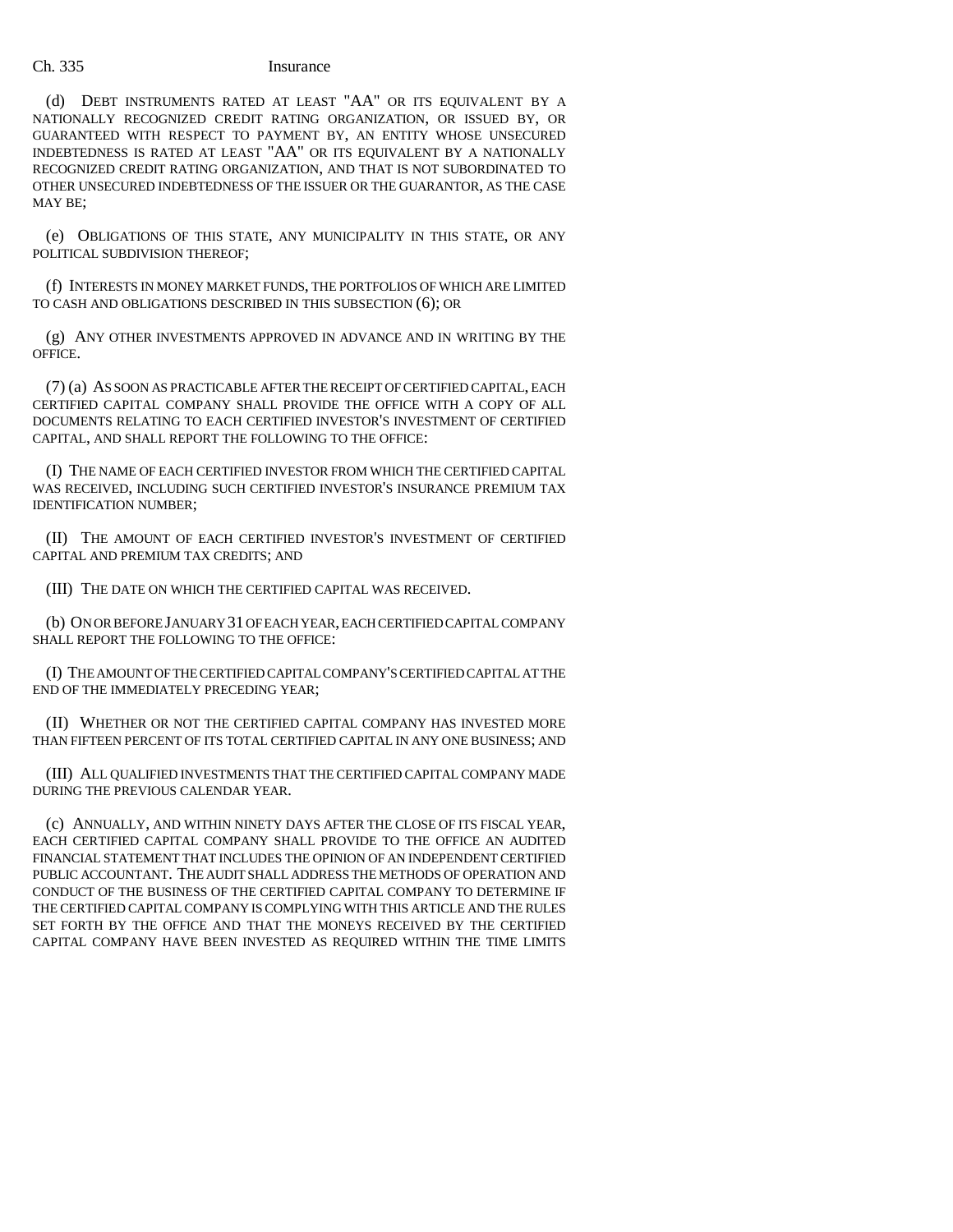PROVIDED BY SUBSECTION (1) OF THIS SECTION.

(d) ON OR BEFORE JANUARY 31 OF EACH YEAR, EACH CERTIFIED CAPITAL COMPANY SHALL PAY TO THE OFFICE A NONREFUNDABLE CERTIFICATION FEE OF FIVE THOUSAND DOLLARS; EXCEPT THAT NO SUCH FEE SHALL BE REQUIRED WITHIN SIX MONTHS OF THE INITIAL ALLOCATION DATE OF A CERTIFIED CAPITAL COMPANY.

(e) DURING EACH CALENDAR YEAR FROM 2003 TO 2010, THE OFFICE SHALL HOLD A MEETING IN EACH OF FIVE COUNTIES THAT HAVE POPULATIONS OF NO MORE THAN ONE HUNDRED FIFTY THOUSAND PERSONS AT WHICH A REPRESENTATIVE FROM EACH CERTIFIED CAPITAL COMPANY SHALL BE PRESENT TO REVIEW BUSINESS PLANS FROM QUALIFIED BUSINESSES HEADQUARTERED IN THOSE COUNTIES.

**10-3.5-108. Distributions - remittance of portion of proceeds.** (1) A CERTIFIED CAPITAL COMPANY MAY MAKE QUALIFIED DISTRIBUTIONS AT ANY TIME.

(2) IN ORDER TO MAKE A DISTRIBUTION OUT OF CERTIFIED CAPITAL ALLOCATED TO ITS CERTIFIED INVESTORS ON A PARTICULAR ALLOCATION DATE OTHER THAN A QUALIFIED DISTRIBUTION, A CERTIFIED CAPITAL COMPANY SHALL HAVE MADE QUALIFIED INVESTMENTS IN AN AMOUNT CUMULATIVELY EQUAL TO ONE HUNDRED PERCENT OF THE CERTIFIED CAPITAL ALLOCATED TO ITS CERTIFIED INVESTORS ON SUCH ALLOCATION DATE; EXCEPT THAT A CERTIFIED CAPITAL COMPANY MAY MAKE REPAYMENTS OF PRINCIPAL AND INTEREST ON ITS INDEBTEDNESS WITHOUT ANY RESTRICTION WHATSOEVER, INCLUDING REPAYMENTS OF INDEBTEDNESS OF THE CERTIFIED CAPITAL COMPANY ON WHICH CERTIFIED INVESTORS EARNED PREMIUM TAX CREDITS.

(3) (a) DISTRIBUTIONS OUT OF CERTIFIED CAPITAL ALLOCATED ON A PARTICULAR ALLOCATION DATE THAT ARE NOT QUALIFIED DISTRIBUTIONS AND THAT ARE MADE TO EQUITY HOLDERS AFTER THE AGGREGATE TOTAL OF DISTRIBUTIONS FROM SUCH CERTIFIED CAPITAL, NOT INCLUDING QUALIFIED DISTRIBUTIONS, CUMULATIVELY EXCEEDS THE CERTIFIED CAPITAL ALLOCATED TO THE CERTIFIED INVESTORS OF THE CERTIFIED CAPITAL COMPANY ON SUCH ALLOCATION DATE PLUS ANY ADDITIONAL CAPITAL CONTRIBUTIONS TO THE CERTIFIED CAPITAL COMPANY SHALL BE SPECIFICALLY EXAMINED AS PART OF THE ANNUAL REVIEW CONDUCTED PURSUANT TO SECTION 10-3.5-109. ON THE BASIS OF SUCH REVIEW, THE OFFICE SHALL DETERMINE WHETHER THE AGGREGATE TOTAL OF DISTRIBUTIONS FROM SUCH CERTIFIED CAPITAL, NOT INCLUDING QUALIFIED DISTRIBUTIONS, TO THE CERTIFIED CAPITAL COMPANY'S CERTIFIED INVESTORS AND EQUITY HOLDERS, WHEN COMBINED WITH ALL TAX CREDITS ALLOCATED ON SUCH ALLOCATION DATE AND UTILIZED BY CERTIFIED INVESTORS PURSUANT TO THIS ARTICLE, HAVE RESULTED IN AN ANNUAL INTERNAL RATE OF RETURN EXCEEDING TEN PERCENT ON THE CERTIFIED CAPITAL ALLOCATED TO THE CERTIFIED INVESTORS OF THE CERTIFIED CAPITAL COMPANY ON SUCH ALLOCATION DATE PLUS ANY ADDITIONAL CAPITAL CONTRIBUTIONS TO THE CERTIFIED CAPITAL COMPANY.

(b) IF THE CERTIFIED CAPITAL COMPANY'S ANNUAL INTERNAL RATE OF RETURN, DETERMINED IN ACCORDANCE WITH PARAGRAPH (a) OF THIS SUBSECTION (3), EXCEEDS TEN PERCENT, THEN THE CERTIFIED CAPITAL COMPANY SHALL ANNUALLY REPORT TO THE DIVISION OF HOUSING IN THE DEPARTMENT OF LOCAL AFFAIRS THE AMOUNT OF MONEY EQUAL TO THIRTY PERCENT OF ANY FURTHER DISTRIBUTIONS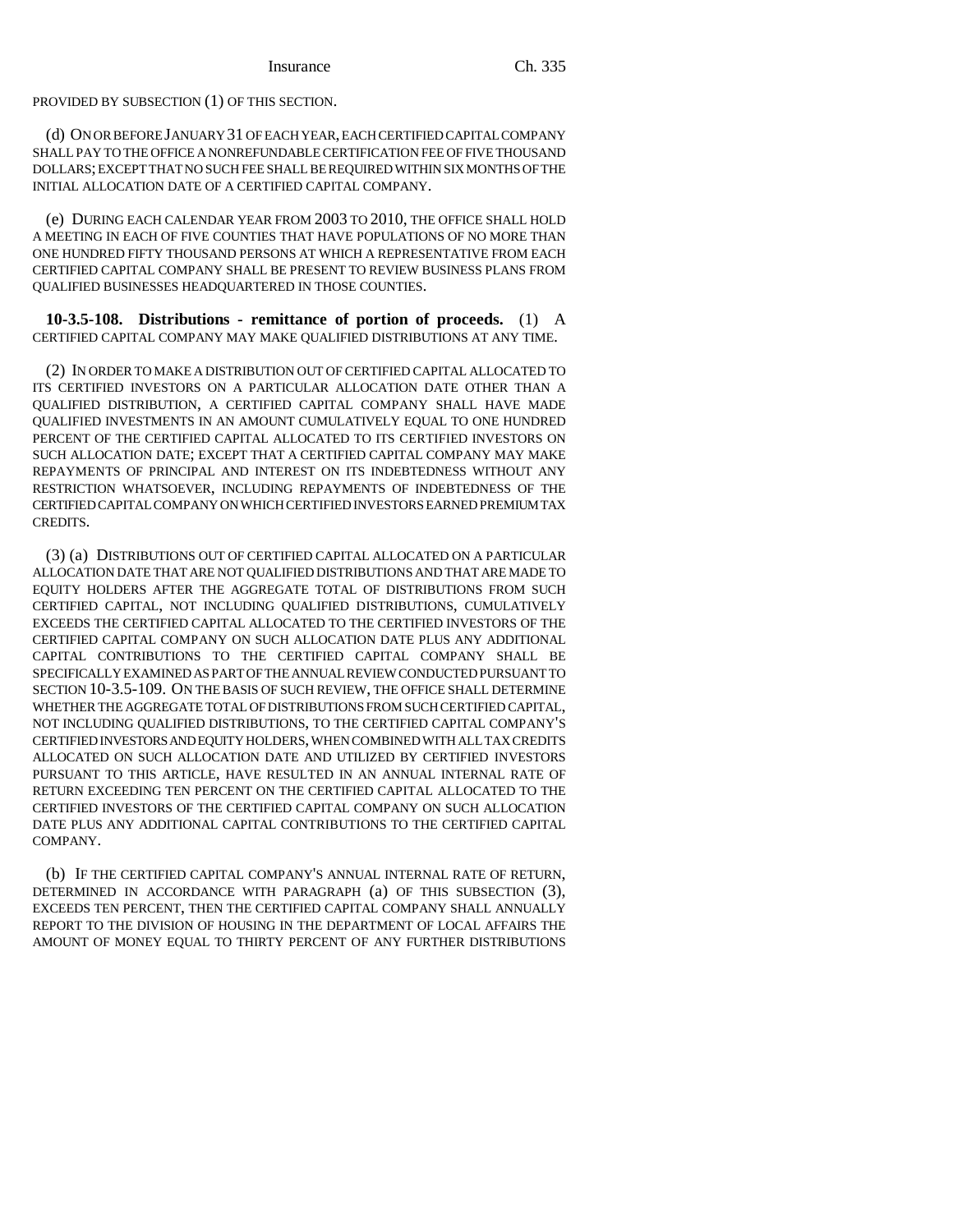FROM SUCH CERTIFIED CAPITAL, OTHER THAN QUALIFIED DISTRIBUTIONS, ABOVE THE AMOUNT REQUIRED TO PRODUCE SUCH TEN PERCENT RETURN.

(c) UPON THE APPROVAL OF THE STATE HOUSING BOARD WITHIN THE DIVISION OF HOUSING IN ACCORDANCE WITH RULES PROMULGATED BY THE BOARD, THE DIVISION SHALL DIRECT EACH CERTIFIED CAPITAL COMPANY THAT REPORTS TO THE DIVISION PURSUANT TO PARAGRAPH (b) OF THIS SUBSECTION (3) TO TRANSFER TO ONE OR MORE LOCAL HOUSING AUTHORITIES, PUBLIC NONPROFIT CORPORATIONS, OR PRIVATE NONPROFIT CORPORATIONS AN AMOUNT OF MONEY EQUAL TO ONE-HALF OF THE AMOUNT IDENTIFIED IN SUCH REPORT FOR:

(I) DEVELOPMENT OR REDEVELOPMENT COSTS INCURRED PRIOR TO THE COMPLETION OR OCCUPANCY OF LOW- OR MODERATE-INCOME HOUSING, AS DEFINED IN SECTION 24-32-717 (4) (b), C.R.S., OR FOR THE REHABILITATION OF SUCH HOUSING;

(II) PROVIDING INCENTIVES FOR THE ADDITIONAL ACQUISITION, CONSTRUCTION, REHABILITATION, OR RENOVATION OF AFFORDABLE HOUSING THAT IS MADE AVAILABLE TO HOUSEHOLDS OF VERY LOW INCOMES AND TO HOUSEHOLDS OF SENIOR CITIZENS AND THAT ADDRESSES THE SPECIAL NEEDS OF MEMBERS OF THESE COMMUNITIES, ESPECIALLY IN CONNECTION WITH THE AVAILABILITY OF RENTAL HOUSING;

(III) PROVIDING MIXED-INCOME HOUSING TO BETTER ENSURE ECONOMIC INTEGRATION;

(IV) ENSURING THE AFFORDABILITY OF HOUSING OVER THE LONG TERM AND HELPING TO PRESERVE PROJECT-BASED FEDERALLY-AUTHORIZED RENTAL UNITS;

(V) ALLOWING THE STATE OR A LOCAL GOVERNMENT OR ANY OF THEIR AGENCIES TO LEVERAGE FEDERAL, LOCAL, AND PRIVATE RESOURCES SUCH AS LOW-INCOME HOUSING TAX CREDITS, PRIVATE ACTIVITY BONDS, MORTGAGE REVENUE BONDS, COMMUNITY DEVELOPMENT BLOCK GRANTS, MCKINNEY FUNDS, HOME FUNDS, PRIVATE GRANTS, AND LAND DONATIONS TO INCREASE THE POOL OF CAPITAL AVAILABLE TO FINANCE THE PROVISION OF AFFORDABLE HOUSING;

(VI) PROVIDING RESOURCES TO LOCAL GOVERNMENTS AND OTHER APPROPRIATE ENTITIES THAT RESULT IN THE OPERATION, CONSTRUCTION, AND RENOVATION OF EMERGENCY SHELTERS AND DIRECT SERVICES LINKED TO HOUSING; OR

(VII) PROVIDING RESOURCES TO LOCAL GOVERNMENTS TO ASSIST HOME BUYERS WITH THE FINANCING OF DOWN PAYMENTS OR CLOSING COSTS.

(d) THE EXECUTIVE DIRECTOR OF THE DEPARTMENT OF HUMAN SERVICES SHALL DIRECT EACH CERTIFIED CAPITAL COMPANY THAT REPORTS TO THE DIVISION PURSUANT TO PARAGRAPH (b) OF THIS SUBSECTION (3) TO TRANSFER TO ONE OR MORE APPROVED COMMUNITY MENTAL HEALTH CLINICS OR APPROVED COMMUNITY MENTAL HEALTH CENTERS, AS DEFINED IN SECTION 27-1-201, C.R.S., AN AMOUNT OF MONEY EQUAL TO ONE-HALF OF THE AMOUNT IDENTIFIED IN SUCH REPORT TO BE USED SOLELY FOR THE PURPOSES IDENTIFIED IN SECTIONS 27-1-203 AND 27-1-204 (5), C.R.S., TAKING INTO ACCOUNT THE STANDARDS CONTAINED IN SECTION 27-1-205, C.R.S.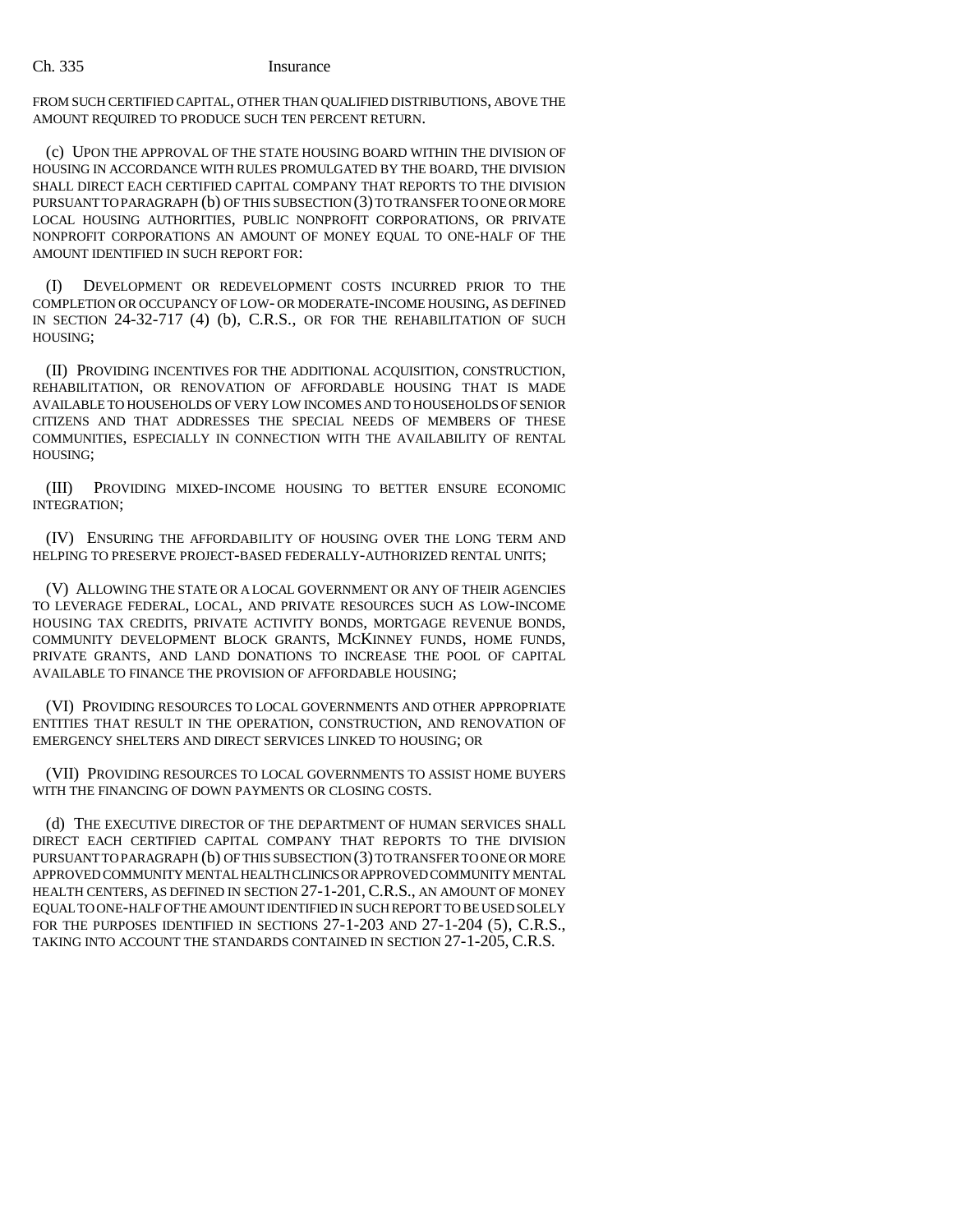**10-3.5-109. Annual review - decertification.** (1) THE OFFICE SHALL CONDUCT AN ANNUAL REVIEW OF EACH CERTIFIED CAPITAL COMPANY TO DETERMINE WHETHER THE CERTIFIED CAPITAL COMPANY IS ABIDING BY THE REQUIREMENTS OF CERTIFICATION, TO ADVISE THE CERTIFIED CAPITAL COMPANY AS TO THE ELIGIBILITY STATUS OF ITS QUALIFIED INVESTMENTS, AND TO ENSURE THAT NO INVESTMENT HAS BEEN MADE IN VIOLATION OF THIS ARTICLE. THE COST OF THE ANNUAL REVIEW SHALL BE PAID BY EACH CERTIFIED CAPITAL COMPANY ACCORDING TO A REASONABLE FEE SCHEDULE ADOPTED BY THE OFFICE.

(2) ANY MATERIAL VIOLATION OF SECTION 10-3.5-107 SHALL BE GROUNDS FOR DECERTIFICATION OF THE CERTIFIED CAPITAL COMPANY. IF THE OFFICE DETERMINES THAT A CERTIFIED CAPITAL COMPANY IS NOT IN COMPLIANCE WITH THE REQUIREMENTS OF SECTION 10-3.5-107, IT SHALL, BY WRITTEN NOTICE, INFORM THE OFFICERS OF THE CERTIFIED CAPITAL COMPANY THAT THE CERTIFIED CAPITAL COMPANY MAY BE SUBJECT TO DECERTIFICATION ONE HUNDRED TWENTY DAYS AFTER THE DATE OF MAILING OF THE NOTICE UNLESS THE DEFICIENCIES ARE CORRECTED AND THE CERTIFIED CAPITAL COMPANY IS AGAIN IN COMPLIANCE WITH ALL REQUIREMENTS FOR CERTIFICATION.

(3) AT THE END OF THE ONE-HUNDRED-TWENTY-DAY PERIOD PROVIDED IN SUBSECTION (2) OF THIS SECTION, IF THE CERTIFIED CAPITAL COMPANY IS STILL NOT IN COMPLIANCE WITH SECTION 10-3.5-107, THE OFFICE SHALL SEND A NOTICE OF DECERTIFICATION TO THE CERTIFIED CAPITAL COMPANY AND TO ALL OTHER APPROPRIATE STATE AGENCIES, INCLUDING WITHOUT LIMITATION THE DIVISION OF INSURANCE IN THE DEPARTMENT OF REGULATORY AGENCIES.

(4) DECERTIFICATION OF A CERTIFIED CAPITAL COMPANY MAY CAUSE THE RECAPTURE OF PREMIUM TAX CREDITS PREVIOUSLY CLAIMED AND THE FORFEITURE OF FUTURE PREMIUM TAX CREDITS TO BE CLAIMED BY CERTIFIED INVESTORS WITH RESPECT TO SUCH CERTIFIED CAPITAL COMPANY, AS FOLLOWS:

(a) DECERTIFICATION OF A CERTIFIED CAPITAL COMPANY WITHIN THREE YEARS AFTER AN ALLOCATION DATE SHALL CAUSE THE RECAPTURE OF ALL PREMIUM TAX CREDITS ALLOCATED TO ITS CERTIFIED INVESTORS ON SUCH ALLOCATION DATE THAT WERE PREVIOUSLY CLAIMED AND THE FORFEITURE OF ALL PREMIUM TAX CREDITS ALLOCATED TO ITS CERTIFIED INVESTORS ON SUCH ALLOCATION DATE THAT ARE STILL TO BE CLAIMED BY CERTIFIED INVESTORS WITH RESPECT TO SUCH CERTIFIED CAPITAL COMPANY.

(b) WHEN A CERTIFIED CAPITAL COMPANY MEETS ALL REQUIREMENTS FOR CONTINUED CERTIFICATION UNDER SECTION 10-3.5-107 (1) (a) WITH RESPECT TO CERTIFIED CAPITAL ALLOCATED ON A PARTICULAR ALLOCATION DATE AND SUBSEQUENTLY FAILS TO MEET THE REQUIREMENTS FOR CONTINUED CERTIFICATION UNDER THE PROVISIONS OF SECTION 10-3.5-107 (1) (b) WITH RESPECT TO SUCH CERTIFIED CAPITAL, THOSE PREMIUM TAX CREDITS ALLOCATED TO THE CERTIFIED INVESTORS OF THE CERTIFIED CAPITAL COMPANY ON SUCH ALLOCATION DATE THAT HAVE BEEN OR WILL BE TAKEN BY CERTIFIED INVESTORS WITHIN THREE YEARS AFTER SUCH ALLOCATION DATE SHALL NOT BE SUBJECT TO RECAPTURE OR FORFEITURE, BUT ALL OTHER PREMIUM TAX CREDITS ALLOCATED TO THE CERTIFIED INVESTORS OF THE CERTIFIED CAPITAL COMPANY ON SUCH ALLOCATION DATE THAT HAVE BEEN OR WILL BE TAKEN BY CERTIFIED INVESTORS SHALL BE SUBJECT TO RECAPTURE OR FORFEITURE.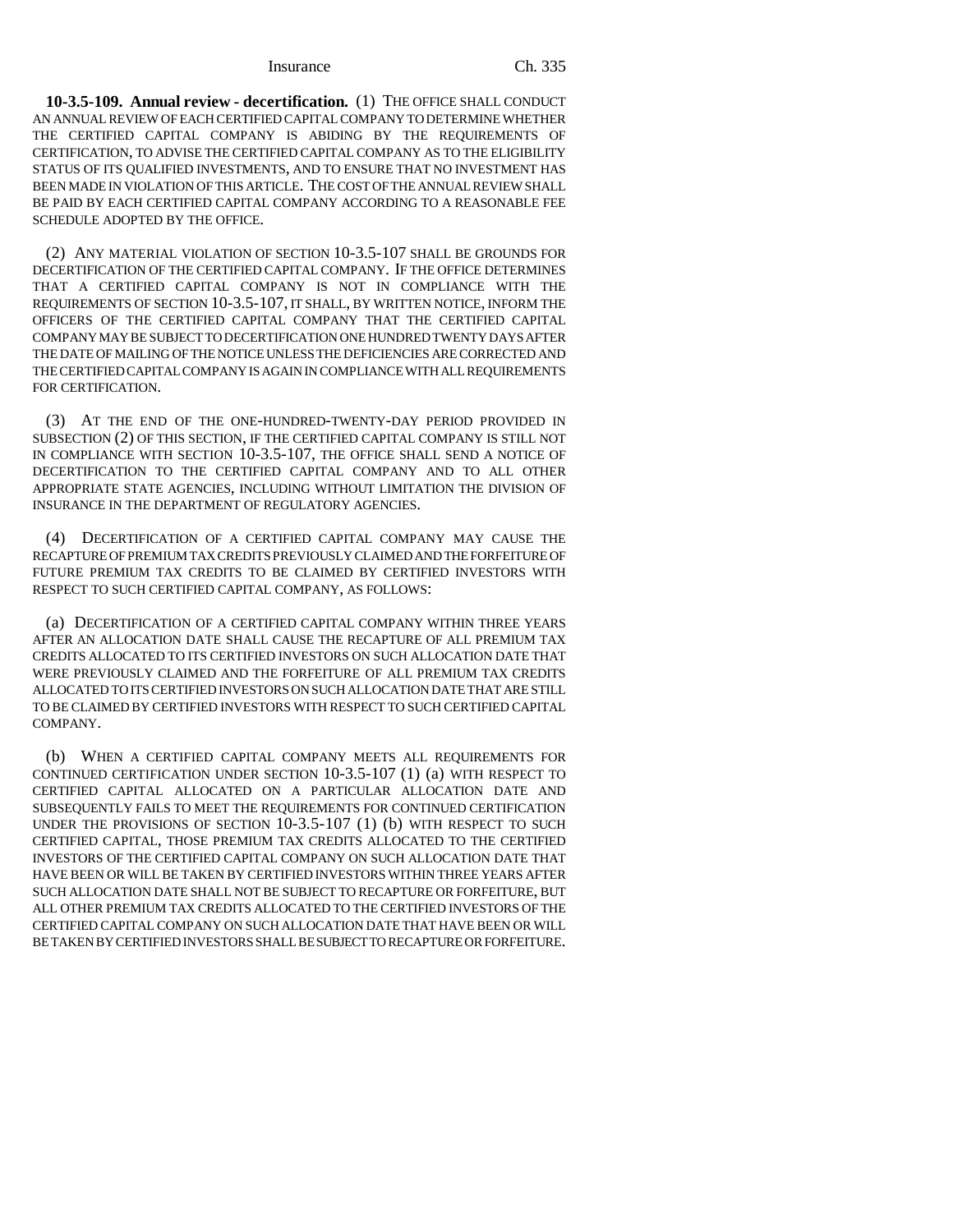(c) ONCE A CERTIFIED CAPITAL COMPANY HAS MET ALL REQUIREMENTS FOR CONTINUED CERTIFICATION UNDER SECTION 10-3.5-107 (1) WITH RESPECT TO CERTIFIED CAPITAL ALLOCATED ON A PARTICULAR ALLOCATION DATE AND IS SUBSEQUENTLY DECERTIFIED, THOSE PREMIUM TAX CREDITS ALLOCATED TO THE CERTIFIED INVESTORS OF THE CERTIFIED CAPITAL COMPANY ON SUCH ALLOCATION DATE THAT HAVE BEEN OR WILL BE TAKEN BY CERTIFIED INVESTORS WITHIN FIVE YEARS AFTER SUCH ALLOCATION DATE SHALL NOT BE SUBJECT TO RECAPTURE OR FORFEITURE. THOSE PREMIUM TAX CREDITS ALLOCATED TO THE CERTIFIED INVESTORS OF THE CERTIFIED CAPITAL COMPANY ON SUCH ALLOCATION DATE TO BE TAKEN AFTER THE FIFTH ANNIVERSARY OF SUCH ALLOCATION DATE SHALL BE SUBJECT TO FORFEITURE ONLY IF THE CERTIFIED CAPITAL COMPANY IS DECERTIFIED WITHIN FIVE YEARS AFTER SUCH ALLOCATION DATE.

(d) ONCE A CERTIFIED CAPITAL COMPANY HAS INVESTED AN AMOUNT CUMULATIVELY EQUAL TO ONE HUNDRED PERCENT OF THE CERTIFIED CAPITAL ALLOCATED TO ITS CERTIFIED INVESTORS ON A PARTICULAR ALLOCATION DATE IN QUALIFIED INVESTMENTS, ALL PREMIUM TAX CREDITS ALLOCATED TO SUCH CERTIFIED INVESTORS ON SUCH ALLOCATION DATE THAT WERE CLAIMED OR REMAIN TO BE CLAIMED BY ITS CERTIFIED INVESTORS ARE NO LONGER SUBJECT TO RECAPTURE OR FORFEITURE.

(5) ONCE A CERTIFIED CAPITAL COMPANY HAS INVESTED AN AMOUNT CUMULATIVELY EQUAL TO ONE HUNDRED PERCENT OF ITS CERTIFIED CAPITAL IN QUALIFIED INVESTMENTS, THE CERTIFIED CAPITAL COMPANY SHALL NO LONGER BE SUBJECT TO REGULATION BY THE OFFICE.

(6) THE OFFICE SHALL SEND WRITTEN NOTICE TO THE ADDRESS OF EACH CERTIFIED INVESTOR WHOSE PREMIUM TAX CREDIT HAS BEEN SUBJECT TO RECAPTURE OR FORFEITURE, USING THE ADDRESS SHOWN ON THE MOST RECENT PREMIUM TAX FILING.

(7) THE OFFICE SHALL HAVE THE AUTHORITY TO WAIVE ANY RECAPTURE OR FORFEITURE OF CREDITS IF, AFTER CONSIDERING ALL FACTS AND CIRCUMSTANCES, IT DETERMINES THAT SUCH WAIVER WILL HAVE THE EFFECT OF FURTHERING THE ECONOMIC DEVELOPMENT OF THE STATE.

**10-3.5-110. Transferability.** THE PREMIUM TAX CREDIT ESTABLISHED PURSUANT TO THIS ARTICLE MAY BE TRANSFERRED OR SOLD. THE OFFICE SHALL PROMULGATE RULES TO FACILITATE THE TRANSFER OR SALE OF SUCH PREMIUM TAX CREDITS. A TRANSFER OR SALE SHALL NOT AFFECT THE TIME SCHEDULE FOR TAKING THE PREMIUM TAX CREDIT AS PROVIDED IN THIS ARTICLE. ANY PREMIUM TAX CREDITS RECAPTURED PURSUANT TO SECTION 10-3.5-109 SHALL BE THE LIABILITY OF THE TAXPAYER WHO ACTUALLY CLAIMED THE PREMIUM TAX CREDITS.

**SECTION 2.** Article 48.5 of title 24, Colorado Revised Statutes, is amended BY THE ADDITION OF A NEW SECTION to read:

**24-48.5-106. Certified capital companies - rules.** (1) THE COLORADO OFFICE OF ECONOMIC DEVELOPMENT SHALL CARRY OUT THE RESPONSIBILITIES DELEGATED TO IT PURSUANT TO ARTICLE 3.5 OF TITLE 10,C.R.S., RELATED TO CERTIFIED CAPITAL COMPANIES.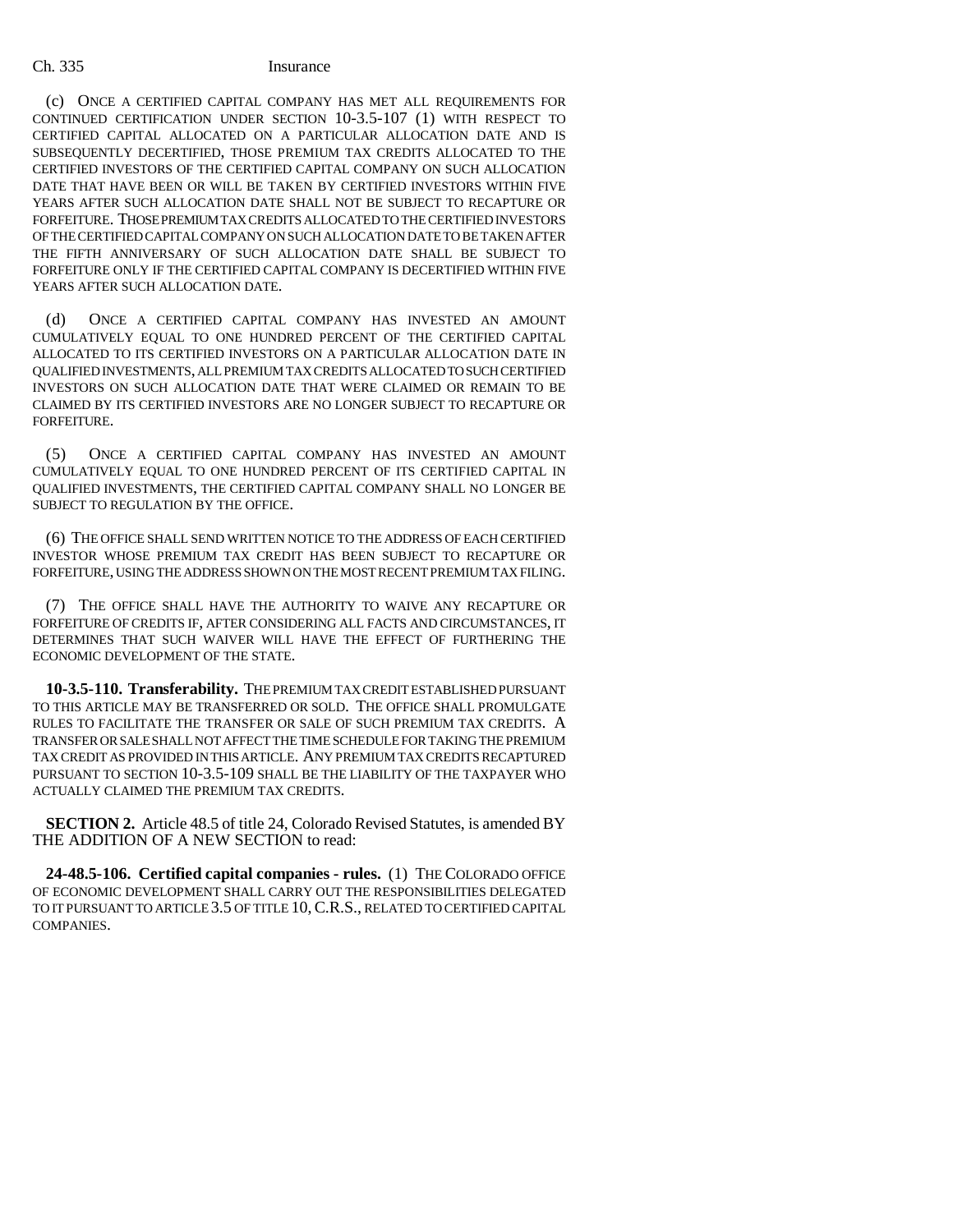(2) THE DIRECTOR OF THE COLORADO OFFICE OF ECONOMIC DEVELOPMENT SHALL PROMULGATE RULES NECESSARY TO CARRY OUT THE PROVISIONS OF ARTICLE 3.5 OF TITLE 10, C.R.S., BY SEPTEMBER 30, 2001. SUCH RULES SHALL PROVIDE THAT THE COLORADO OFFICE OF ECONOMIC DEVELOPMENT SHALL BEGIN ACCEPTING APPLICATIONS FOR CERTIFICATION AS A CERTIFIED CAPITAL COMPANY NO LATER THAN OCTOBER 31, 2001. SUCH RULES SHALL FURTHER PROVIDE THAT ANY CERTIFIED CAPITAL COMPANY MAY FILE PREMIUM TAX CREDIT ALLOCATION CLAIMS ON BEHALF OF ITS CERTIFIED INVESTORS AT ANY TIME ON OR AFTER IT BECOMES CERTIFIED BY THE COLORADO OFFICE OF ECONOMIC DEVELOPMENT, BUT IN NO CASE EARLIER THAN JANUARY 31, 2002, FOR PREMIUM TAX CREDITS THAT MAY BE TAKEN BEGINNING IN TAX YEAR 2003, AND NO EARLIER THAN JANUARY 31, 2004, FOR PREMIUM TAX CREDITS THAT MAY BE TAKEN BEGINNING IN TAX YEAR 2005, AND THAT PREMIUM TAX CREDITS SHALL BE EARNED BY AND VESTED IN CERTIFIED INVESTORS AT THE TIME OF SUCH INVESTMENT OF CERTIFIED CAPITAL, ALTHOUGH SUCH PREMIUM TAX CREDITS MAY NOT BE CLAIMED OR UTILIZED UNTIL THE TAX YEAR BEGINNING ON OR AFTER JANUARY 1, 2003, WITH RESPECT TO INVESTMENTS OF CERTIFIED CAPITAL MADE SUBSEQUENT TO JANUARY 31, 2002, BUT PRIOR TO JANUARY 31, 2004, OR UNTIL THE TAX YEAR BEGINNING ON OR AFTER JANUARY 1, 2005, WITH RESPECT TO INVESTMENTS OF CERTIFIED CAPITAL MADE SUBSEQUENT TO JANUARY 31, 2004.

(3) ALL DIRECT AND INDIRECT EXPENDITURES INCURRED BY THE COLORADO OFFICE OF ECONOMIC DEVELOPMENT IN CARRYING OUT THE RESPONSIBILITIES ASSIGNED TO THE OFFICE IN THIS SECTION SHALL BE PAID FROM THE DIVISION OF INSURANCE CASH FUND, CREATED IN SECTION 10-1-103 (3), C.R.S.

(4) BY JANUARY 1, 2004, THE OFFICE SHALL SUBMIT A REPORT TO THE GENERAL ASSEMBLY REGARDING THE EFFECTS OF THE IMPLEMENTATION OF ARTICLE 3.5 OF TITLE 10, C.R.S.

**SECTION 3.** 10-1-103 (3), Colorado Revised Statutes, is amended to read:

**10-1-103. Division of insurance - subject to termination - division of insurance cash fund - repeal of article.** (3) All direct and indirect expenditures of the division shall be paid from the division of insurance cash fund, which fund is hereby created in the state treasury. All fees collected pursuant to sections 8-44-204 (7), C.R.S., 8-44-205 (6), C.R.S., 10-2-413, 10-3-108, 10-3-207, 10-3.5-104, 10-3.5-107, 10-12-106, 10-15-103, 10-16-110 (1) and (2), 10-16-111 (1), 10-16-503, 12-7-104, C.R.S., 24-10-115.5 (5), C.R.S., and 29-13-102 (5), C.R.S., and all taxes collected pursuant to section 10-3-209 (4) designated for the division of insurance, shall be transmitted to the state treasurer, who shall credit the same to the division of insurance cash fund. All moneys credited to the division of insurance cash fund shall be used as provided in this section AND IN SECTION 24-48.5-106, C.R.S., shall not be deposited in, or transferred to, the general fund of the state or to any other fund, and shall be subject to annual appropriation by the general assembly for the purposes authorized in this title and as otherwise authorized by law. In accordance with section 24-36-114, C.R.S., all interest derived from the deposit and investment of moneys in the fund shall be credited to the general fund.

**SECTION 4. Appropriation.** (1) In addition to any other appropriation, there is hereby appropriated, out of any moneys in the division of insurance cash fund created in section 10-1-103, Colorado Revised Statutes, not otherwise appropriated,